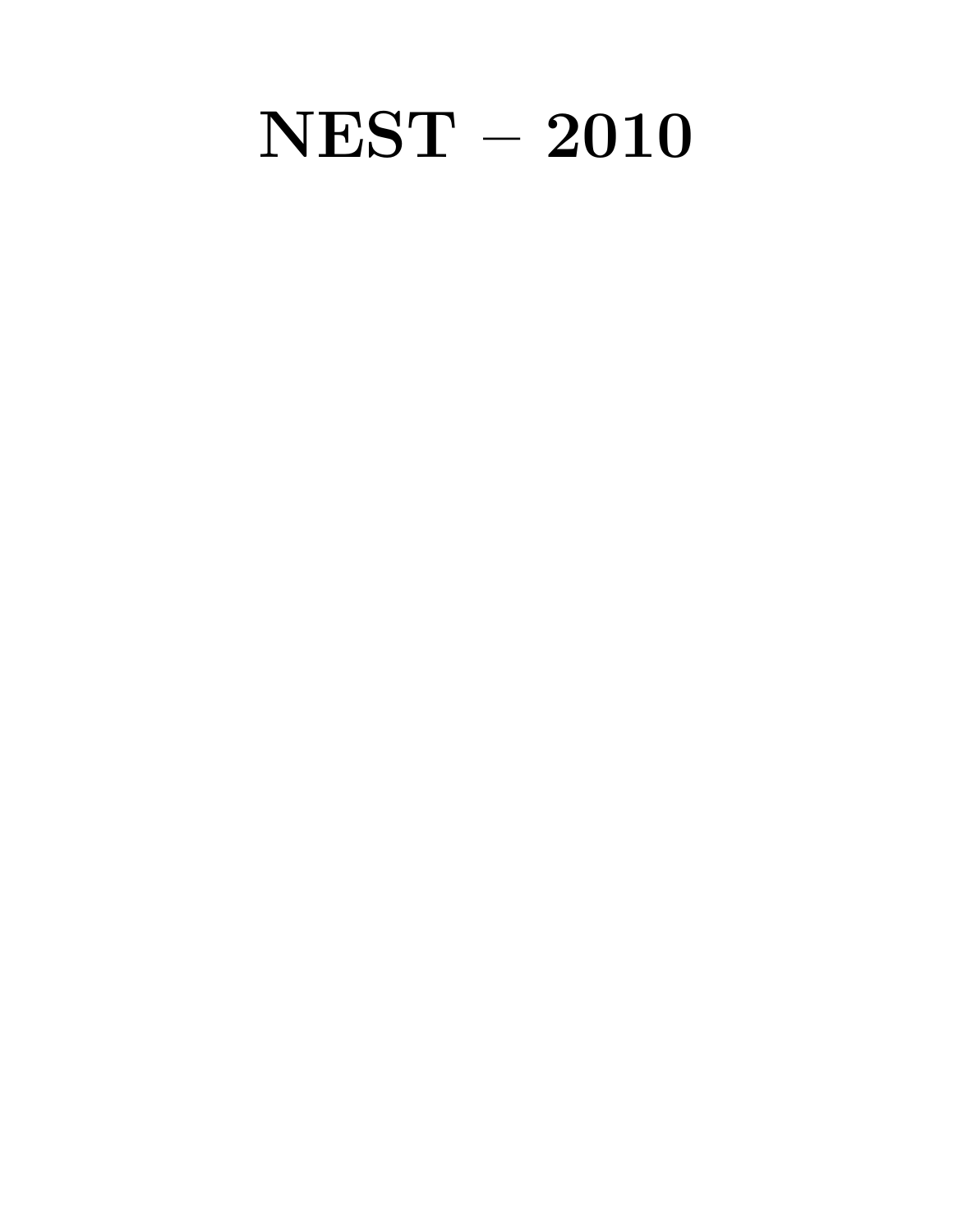NATIONAL ENTRANCE SCREENING TEST (NEST – 2010)

# Total Marks: 200 Time: 3 hours

| <b>General instructions</b>                     |                                                                                                                                                                                                                                                                                                                                    |  |  |  |  |  |  |  |
|-------------------------------------------------|------------------------------------------------------------------------------------------------------------------------------------------------------------------------------------------------------------------------------------------------------------------------------------------------------------------------------------|--|--|--|--|--|--|--|
|                                                 | 1. This question booklet contains 5 sections, with mark distribution as follows.<br>Compulsory<br>Section 1<br>General<br>60 marks<br>Section 2<br><b>Biology</b><br>70 marks<br>Section 3<br>Chemistry<br>70 marks<br>Choose any two sections<br>Section 4<br>Mathematics<br>70 marks<br>Section 5<br>$70 \rm \ marks$<br>Physics |  |  |  |  |  |  |  |
|                                                 | Total = $60 + 2 \times 70 = 200$ marks                                                                                                                                                                                                                                                                                             |  |  |  |  |  |  |  |
|                                                 | 2. Section 1 is a General section and is compulsory.                                                                                                                                                                                                                                                                               |  |  |  |  |  |  |  |
|                                                 | 3. Sections 2 to 5 are subject sections (Biology, Chemistry, Mathematics and Physics).<br>Choose any two. That is, omit any two of the four subject sections.                                                                                                                                                                      |  |  |  |  |  |  |  |
|                                                 | 4. Carefully read and follow the instructions given in each section.                                                                                                                                                                                                                                                               |  |  |  |  |  |  |  |
|                                                 | 5. Answers to the questions are to be marked in the Answer Sheet provided.                                                                                                                                                                                                                                                         |  |  |  |  |  |  |  |
|                                                 | 6. Ensure that you have received Answer Sheet A.                                                                                                                                                                                                                                                                                   |  |  |  |  |  |  |  |
|                                                 | 7. Rough work should be done on the sheets provided.                                                                                                                                                                                                                                                                               |  |  |  |  |  |  |  |
|                                                 | 8. Return the Answer Sheet to the invigilator at the end of the examination.                                                                                                                                                                                                                                                       |  |  |  |  |  |  |  |
|                                                 | 9. Calculators, log tables, cell phones, etc. are not permitted in the examination hall.                                                                                                                                                                                                                                           |  |  |  |  |  |  |  |
| <b>Instructions for writing on Answer Sheet</b> |                                                                                                                                                                                                                                                                                                                                    |  |  |  |  |  |  |  |
|                                                 | 1. Read and follow the instructions given on the Answer Sheet.                                                                                                                                                                                                                                                                     |  |  |  |  |  |  |  |
|                                                 | 2. Write your name, roll number and other required information with ball point pen in the<br>appropriate boxes provided. Sign your name with ball point pen in the box provided.                                                                                                                                                   |  |  |  |  |  |  |  |
|                                                 | 3. Your roll number (given on the admit card) must be entered correctly. If<br>entered wrongly or not entered, the Answer Sheet may not be graded.                                                                                                                                                                                 |  |  |  |  |  |  |  |
|                                                 | 4. In the remaining part of Answer Sheet use <b>HB</b> pencil only as instructed. Make<br>sure that the bubbles are filled properly (as shown in Answer Sheet).                                                                                                                                                                    |  |  |  |  |  |  |  |
|                                                 | 5. Each question has four options. Fill the appropriate bubble(s). Some questions (as<br>specified in the question paper) have more than one correct option.                                                                                                                                                                       |  |  |  |  |  |  |  |
|                                                 | 6. Ensure that you are filling up the bubbles corresponding to correct sections.                                                                                                                                                                                                                                                   |  |  |  |  |  |  |  |
|                                                 | 7. Fill in the answers only when you are sure that you do not need to change the answer.<br>As far as possible, avoid erasing the answer. In case you have to erase the answer, do so<br>properly so that there is no black spot inside the bubble.                                                                                |  |  |  |  |  |  |  |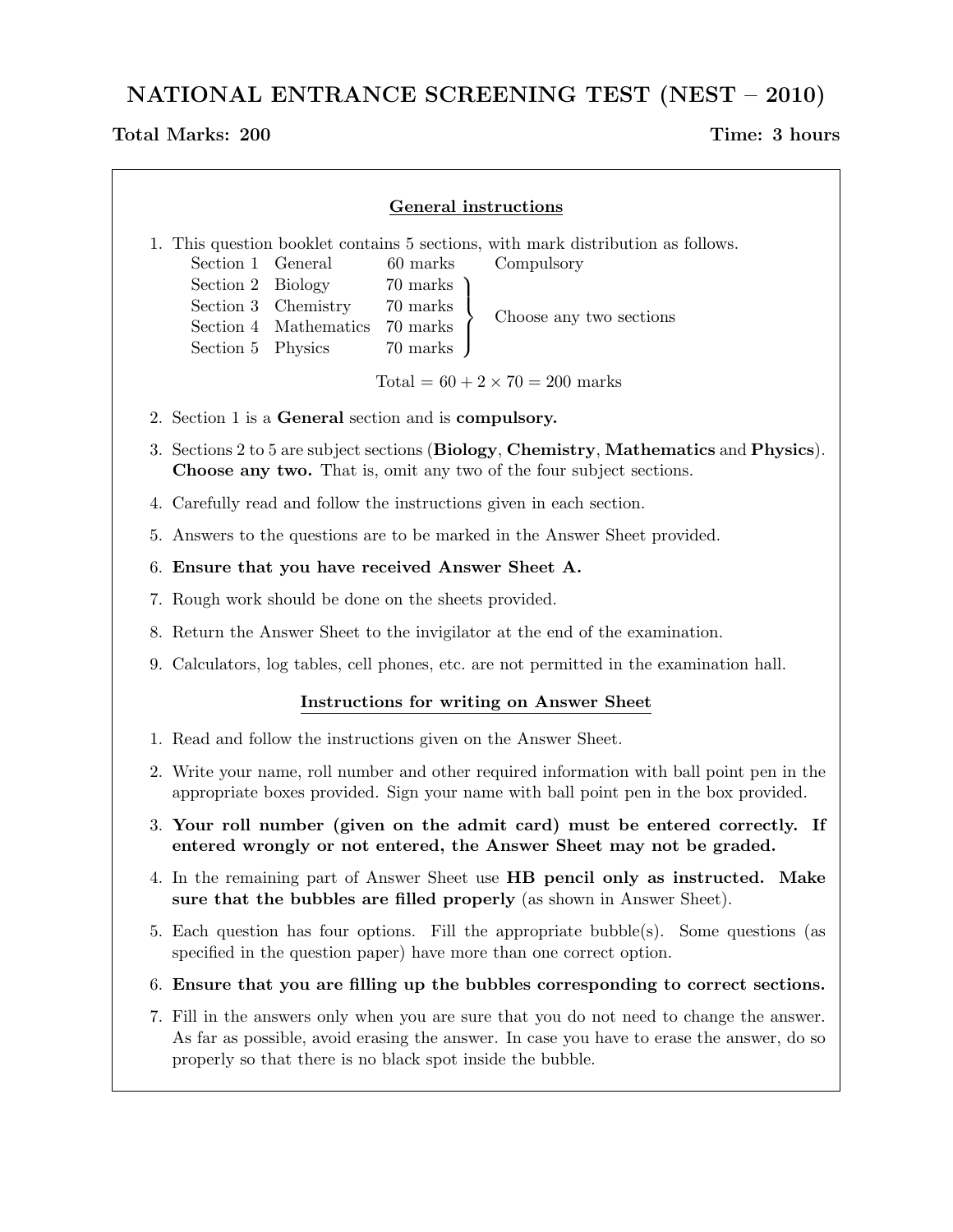# Section 1: GENERAL

# Marks for Section 1: 60

### This section contains 22 questions.

For each question, only one of the 4 options is a correct answer. For questions 1.1 to 1.16, a correct answer will earn 3 marks. For questions 1.17 to 1.22, a correct answer will earn 2 marks. For this section, a wrong answer or an unattempted question will earn 0 mark.

Read the following passage carefully and answer questions 1.1 to 1.3.

### Metabolism and Life

Living systems are open, non-equilibrium systems which continually exchange energy and matter with their surroundings through the process of metabolism. The metabolic network of a living organism consists of a large number of pathways. Each pathway consists of a number of biochemical reactions. The pathways are integrated with/linked to other pathways to various extents. There are no stand-alone pathways.

A metabolite is a molecule in a metabolic network. A precursor is a metabolite in a pathway from which other metabolites are synthesised either in a single step or in multiple steps. An end-product is a metabolite that is at the dead end of a pathway. Some steps of a metabolic pathway are committed steps for that pathway (i.e., they are not reversible).

Metabolic pathways are regulated. "Repression" is one type of regulatory mechanism where the synthesis of the enzyme from DNA is inhibited, i.e., no new molecules of the enzyme which is under inhibition are synthesised. "Feedback inhibition" is another type where the existing enzyme molecules are prevented from catalysing the reaction.

In the "common feedback inhibition" mechanism, the end-product of a pathway inhibits the committed step.

A "sequential feedback inhibition" mechanism is seen in branched pathways. In this mechanism, the intermediate before the branch point inhibits the committed step.

In the "cumulative feedback inhibition" mechanism, multiple end-products partially inhibit a committed step.

1.1 Suppose all the reactions in a unicellular organism have come to equilibrium. This

- (A) signals the birth of the organism.
- (B) happens when the organism is at rest.
- (C) is true at all the times.
- (D) leads to death.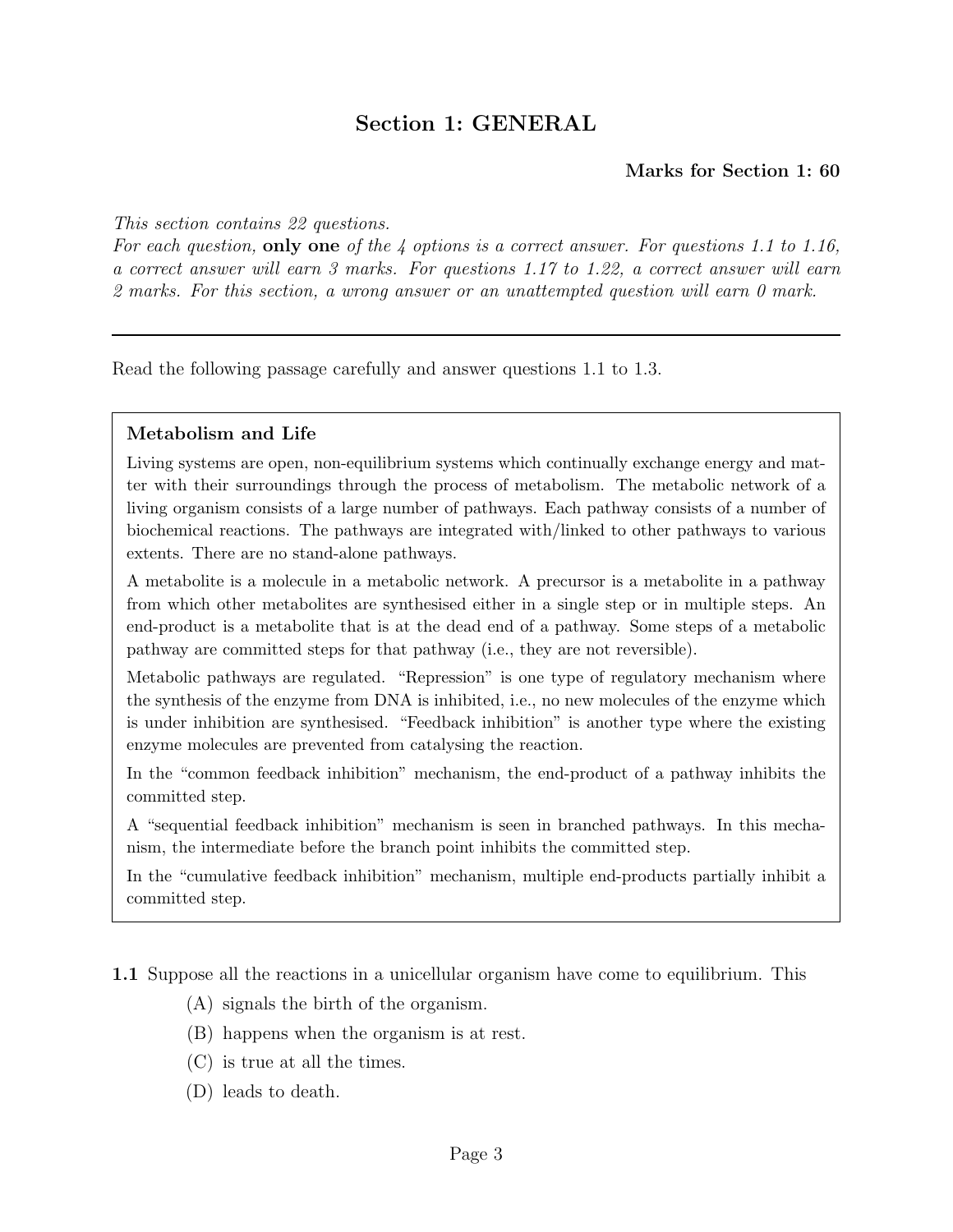- 1.2 P, Q, R, S, T and U are metabolites. Within this set of metabolites, P is the precursor of all others. T and U are the only end-products. Q is the precursor of R and S. R is the precursor of T. Both the metabolites T and U partially inhibit the synthesis of Q. This is an example of
	- (A) common feedback inhibition.
	- (B) cumulative feedback inhibition.
	- (C) repression.
	- (D) sequential feedback inhibition.
- **1.3** In its natural environment, a bacterium E. coli can digest lactose by synthesising  $\beta$ galactosidase enzyme. If the medium contains minimal lactose, a specific protein binds to the nearby region of the gene and inhibits enzyme synthesis. This is an example of
	- (A) common feedback inhibition.
	- (B) cumulative feedback inhibition.
	- (C) repression.
	- (D) sequential feedback inhibition.

Read the following passage carefully and answer questions 1.4 to 1.6.

# Blue sky

Lord Rayleigh was the first to explain the colour of the sky. He showed that the sky looks blue because of scattering of light by air molecules. When light of wavelength  $\lambda$  traverses a dilute gaseous medium, its intensity gets attenuated (reduced) according to the law

$$
I(x) = I(0)e^{-\alpha x}
$$

where  $I(x)$  is the intensity after it has traversed a distance x. The attenuation coefficient  $\alpha$  is given by

$$
\alpha = \frac{32\pi^3}{3n\lambda^4}(\mu - 1)
$$

where n and  $\mu$  are the number density and refractive index of the gaseous medium, respectively. The intensity decreases because the gas molecules scatter away light.

Let us define  $\eta$  to be the ratio of light intensity at the ground to that at the top of the atmosphere in a given direction:  $\eta = \frac{I_{\text{ground}}}{L}$  $\frac{I_{\text{round}}}{I_{\text{top}}}$ . Making suitable approximations for the variation of the density of atmosphere as a function of height from ground level, this ratio may be estimated for different colours (say red, green and blue).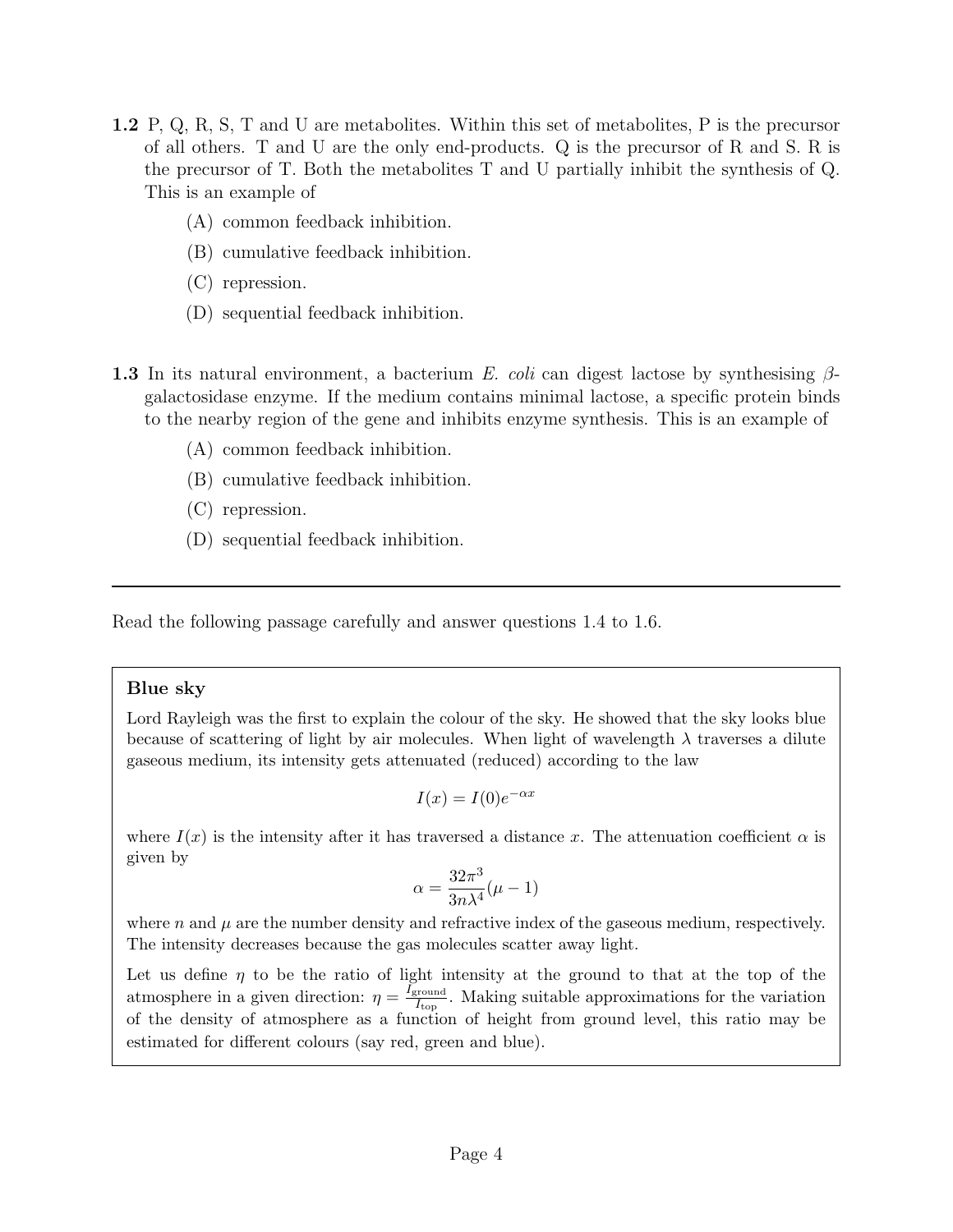- 1.4 The sky looks blue in directions away from the sun mainly because
	- (A)  $\eta_{\text{blue}} \simeq 1$  whereas  $\eta$  for other colours is much less than 1.
	- (B)  $\mu_{blue} < \mu_{red}$ .
	- (C)  $\alpha_{\text{blue}} > \alpha_{\text{green}} > \alpha_{\text{red}}$ .
	- (D)  $\alpha_{blue} < \alpha_{green} < \alpha_{red}$ .
- 1.5 The redness of the sun at sunrise/sunset arises because
	- (A)  $\alpha_{\text{red}} > \alpha_{\text{green}} > \alpha_{\text{blue}}$ .
	- (B)  $\eta_{\text{red}} > \eta_{\text{green}} > \eta_{\text{blue}}$  at sunrise/sunset in the direction of the sun.
	- (C)  $\eta_{\text{red}} < \eta_{\text{green}} < \eta_{\text{blue}}$  at sunrise/sunset in the direction of the sun.
	- (D)  $\eta_{\text{red}} = 1$  at sunrise/sunset while  $\eta$  for other colours is much less than 1.
- **1.6** Let  $\beta = \frac{\eta_{\text{red}}}{\eta_{\text{red}}}$  $\eta_{\rm blue}$ . Considering intensity in the direction of the sun at noontime (nt) and sunrise/sunset (ss), we have
	- (A)  $\beta_{\rm nt} < \beta_{\rm ss}$ . (B)  $\beta_{\rm nt} > \beta_{\rm ss}$ . (C)  $\beta_{\rm nt} = \beta_{\rm ss} = 1$ . (D)  $\beta_{\rm nt} = \beta_{\rm ss} \neq 1$ .
- 1.7 Using numbers from 1 to 6, the number 9 could be obtained as a sum of three numbers in six ways:  $1+2+6$ ,  $1+3+5$ ,  $1+4+4$ ,  $2+2+5$ ,  $2+3+4$ ,  $3+3+3$  and the number 10 can be obtained similarly also in six ways:  $1+4+5$ ,  $1+3+6$ ,  $2+4+4$ ,  $2+2+6$ ,  $2+3+5$ ,  $3+3+4$ . In a throw of three dice, let p be the probability of getting the sum 9 and q be the probability of getting 10 be  $q$ . Then
	- (A)  $p = q = \frac{1}{36}$  (B)  $p = q = \frac{1}{6}$  $\frac{1}{6}$  (C)  $p > q$  (D)  $p < q$
- 1.8 The bulk energy of a spherical system of radius  $R$  is proportional to its volume and the surface energy is proportional to its area. The surface energy per unit area,  $\sigma$ , and bulk energy per unit volume,  $u$ , of the system are characteristic properties of the system that are constant at a given temperature and vary with temperature as  $\sigma \propto T^{1/2}$  and  $u \propto T$ . In estimating the total energy the approximation of neglecting the surface energy is best when
	- $(A)$  R is large and T is large.
	- (B)  $R$  is large and  $T$  is small.
	- $(C)$  R is small and T is large.
	- (D)  $R$  is small and  $T$  is small.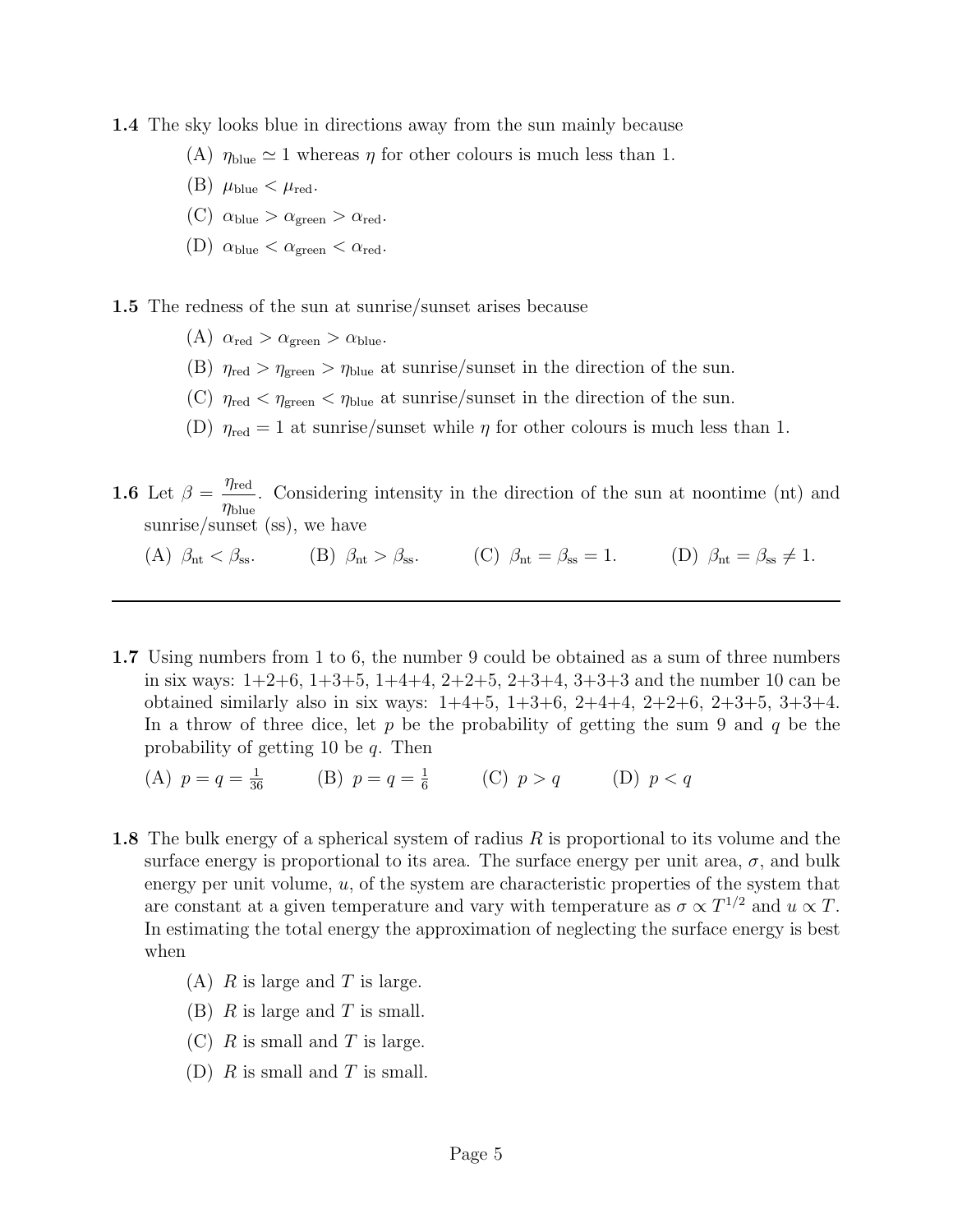- **1.9** The expression  $y^{\log_y(xw)}$  is
	- $(A) \frac{1}{xw}$ (B)  $x + w$  (C)  $xw$  (D)  $(xw)^y$
- 1.10 Let M be the product of integers from 1 to 50, which has a factor  $2^n$ . The maximum value of  $n$  is
	- (A) 19. (B) 33. (C) 47. (D) 50.
- 1.11 The curve shown in the accompanying figure best approximates



- (A)  $y = \log(1 + x)$  (B)  $y = \tan x$ 4 (D)  $y = \tan^{-1} x$
- 1.12 A "straight line" between two points on a sphere is defined to be an arc of the great circle passing through these points. Given two points on the equator on the Earth (considered as a perfect sphere), one at longitude 0 degree and the other at longitude 180 degrees, the number of "straight lines" passing through these two points is
	- (A) 1. (B) 2. (C) 4. (D) infinite.
- 1.13 Three of the following four figures are related to one another by rotation in the plane of the paper.



The figure that cannot be related to the others by this operation is:

 $(A)$  P  $(B)$  Q  $(C)$  R  $(D)$  S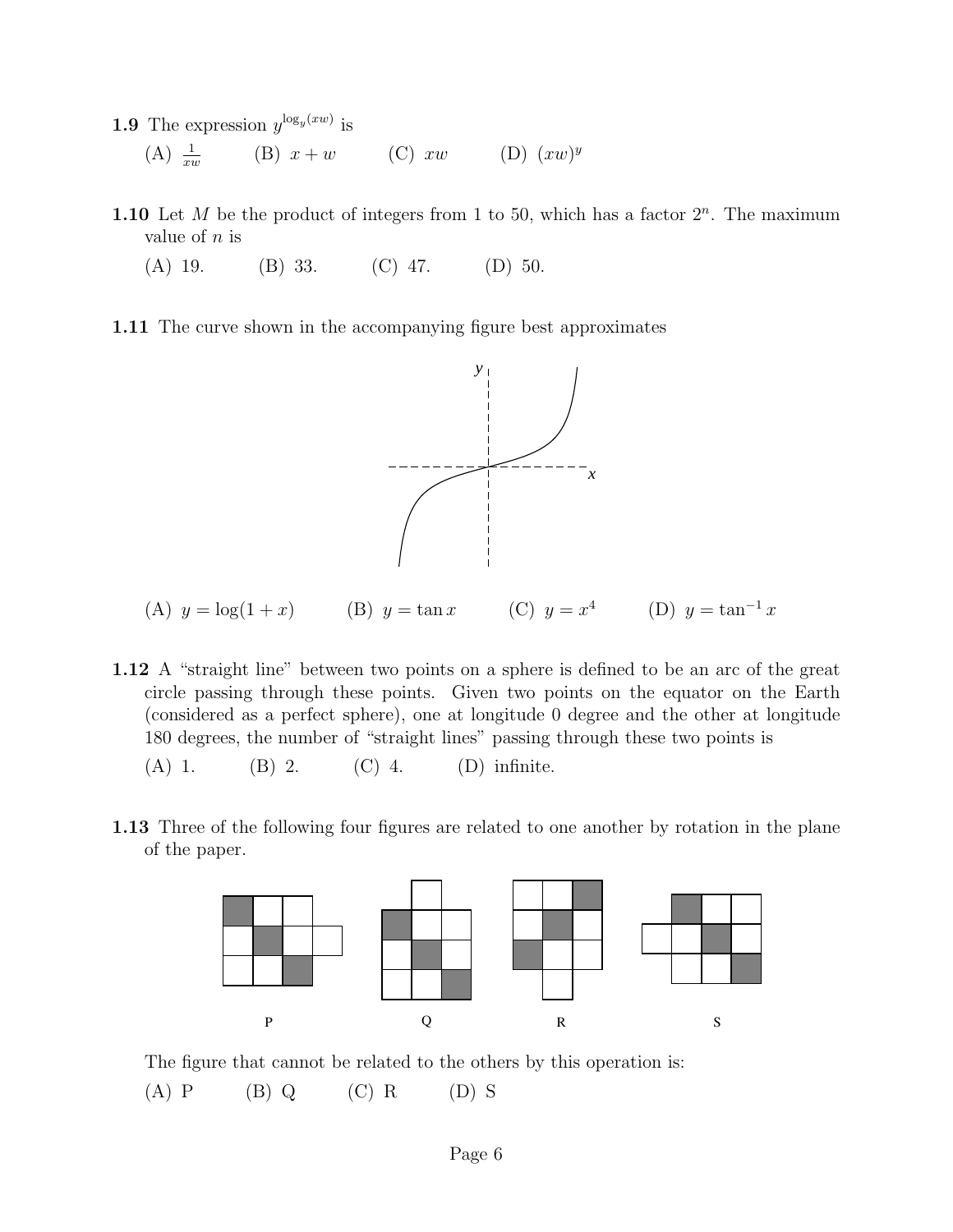**1.14** The continued fraction  $\alpha$  is defined as  $\alpha = 1 + \alpha$ 1  $1 + \frac{1}{1 + \cdots}$ . The value of  $\alpha$  is

 $(A)$  2. √ 5 2 . (C) √  $5 + 1$ 2 . (D) √  $5 - 1$ 2 .

**1.15** The average  $\bar{x}$  and standard deviation  $\sigma$  of marks  $x_i$  obtained by students in an examination are defined as  $\bar{x}$  = 1 N  $\sum$ i  $f_ix_i$  and  $\sigma =$  $\sqrt{1}$ N  $\sum$ i  $f_i(x_i-\overline{x})^2$ , where  $\sum$ i  $f_i = N$ is the total number of students,  $f_i$  is the number of students having marks  $x_i$ , and  $\sum$ stands for summation. In an examination of 100 students for a 50-mark paper, the maximum score obtained was 44. Each student was awarded 6 additional marks and the resulting marks were scaled up to a total of 100 marks for the paper. Then

- (A)  $\bar{x}_{\text{new}} = 2 \bar{x}_{\text{old}} + 12$  and  $\sigma_{\text{new}} = 2 \sigma_{\text{old}}$
- (B)  $\bar{x}_{\text{new}} = \bar{x}_{\text{old}} + 12$  and  $\sigma_{\text{new}} = 2\sigma_{\text{old}}$
- (C)  $\bar{x}_{\text{new}} = \bar{x}_{\text{old}} + 6$  and  $\sigma_{\text{new}} = \sigma_{\text{old}}$
- (D)  $\bar{x}_{\text{new}} = 2 \bar{x}_{\text{old}} + 12$  and  $\sigma_{\text{new}} = \sigma_{\text{old}}$
- 1.16 From the net N, as shown here, one can make a cube by making folds at the appropriate edges of the squares, such that the dots appear on the outside. No cutting is allowed.



Which of the cubes shown above can be made from the net N?

 $(A)$  P  $(B)$  Q  $(C)$  R  $(D)$  S

#### 1.17 Cerenkov radiation is

- (A) the light emitted by a charged particle travelling in a medium with a speed greater than the speed of light in the medium.
- (B) the  $\gamma$ -radiation emitted by an excited heavy nucleus coming to its ground state.
- $(C)$  the  $\beta$ -radiation emitted by a radioactive element in the actinide series.
- (D) the radiation emitted when  $\alpha$ -particles emitted by a radioactive source are stopped by a target.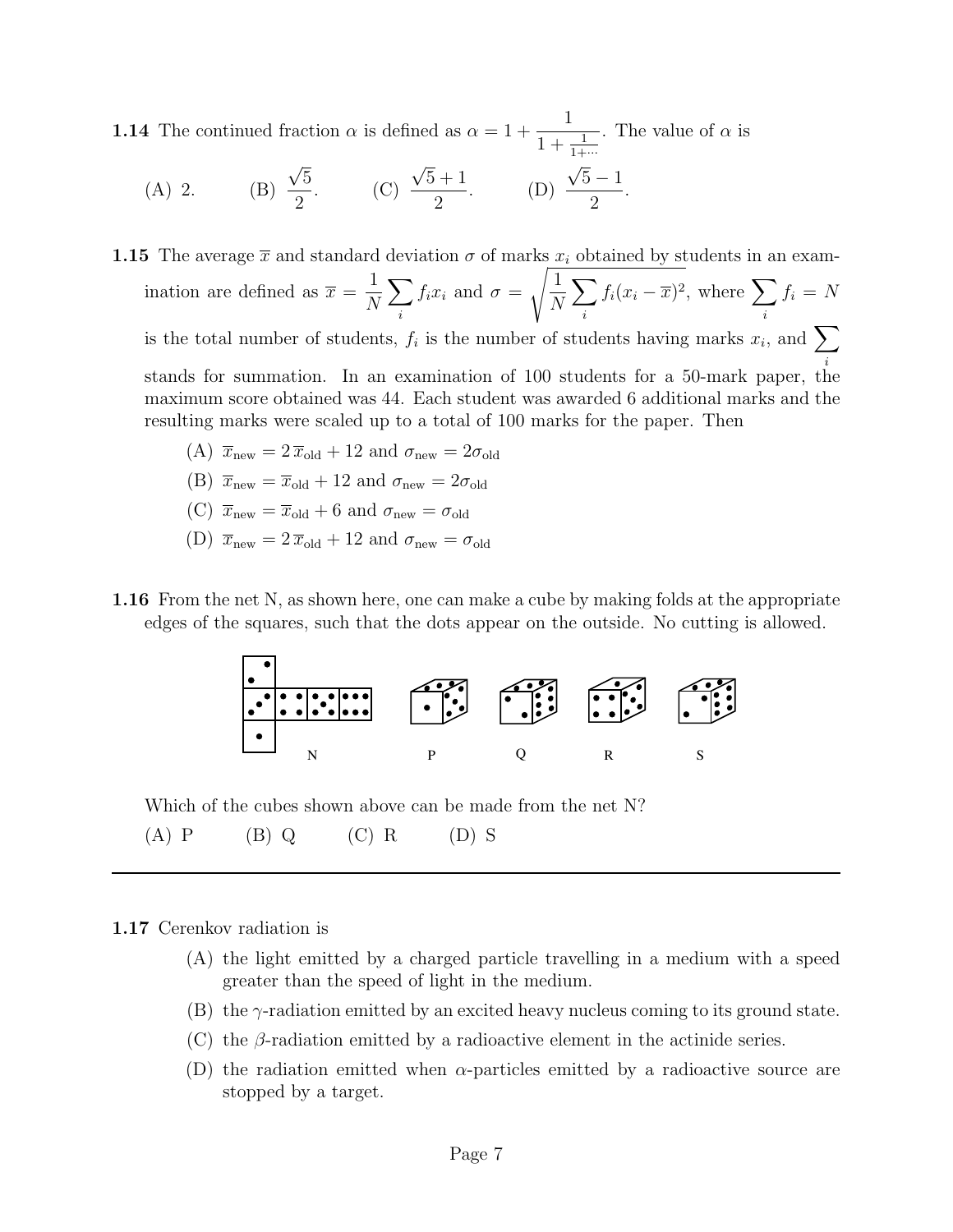1.18 The British scientist Rosalind Franklin is known for her work on

- (A) gene cloning.
- (B) the origin of atmospheric electricity.
- (C) X-ray diffraction studies of DNA.
- (D) super-heavy elements.

1.19 Consider the four vitamins, A, B, C, D and their properties as listed:

- 1. Water soluble
- 2. Curing scurvy
- 3. Preventing rickets
- 4. Fat soluble

Choose the correct match from the options below.

- (A) A-4, B-1, C-3, D-2
- (B) A-4, B-1, C-2, D-3
- (C) A-1, B-4, C-2, D-3
- (D) A-4, B-3, C-2, D-1
- 1.20 The famous number 1729 (associated with the great Indian mathematician Ramanujan) has the interesting property that
	- (A) it is the cube of a prime number.
	- (B) it is the difference of squares of two prime numbers.
	- (C) it is the smallest number that can be expressed as sum of cubes of two integers.
	- (D) it is the smallest number that can be expressed as sum of cubes of two integers in two different ways.
- 1.21 While classifying elements, Mendeleev left some blank spaces in his periodic table. He believed these elements to exist. He named one such element as ekasilicon and predicted its properties. The element was discovered later and is now known as
	- (A) gallium. (B) germanium. (C) scandium. (D) titanium.
- 1.22 The clue to possible existence of water on the moon from the Chandrayaan-1 mission came from
	- (A) spectroscopic studies.
	- (B) heat-sensing devices.
	- (C) acoustic interferometry.
	- (D) chemical analysis.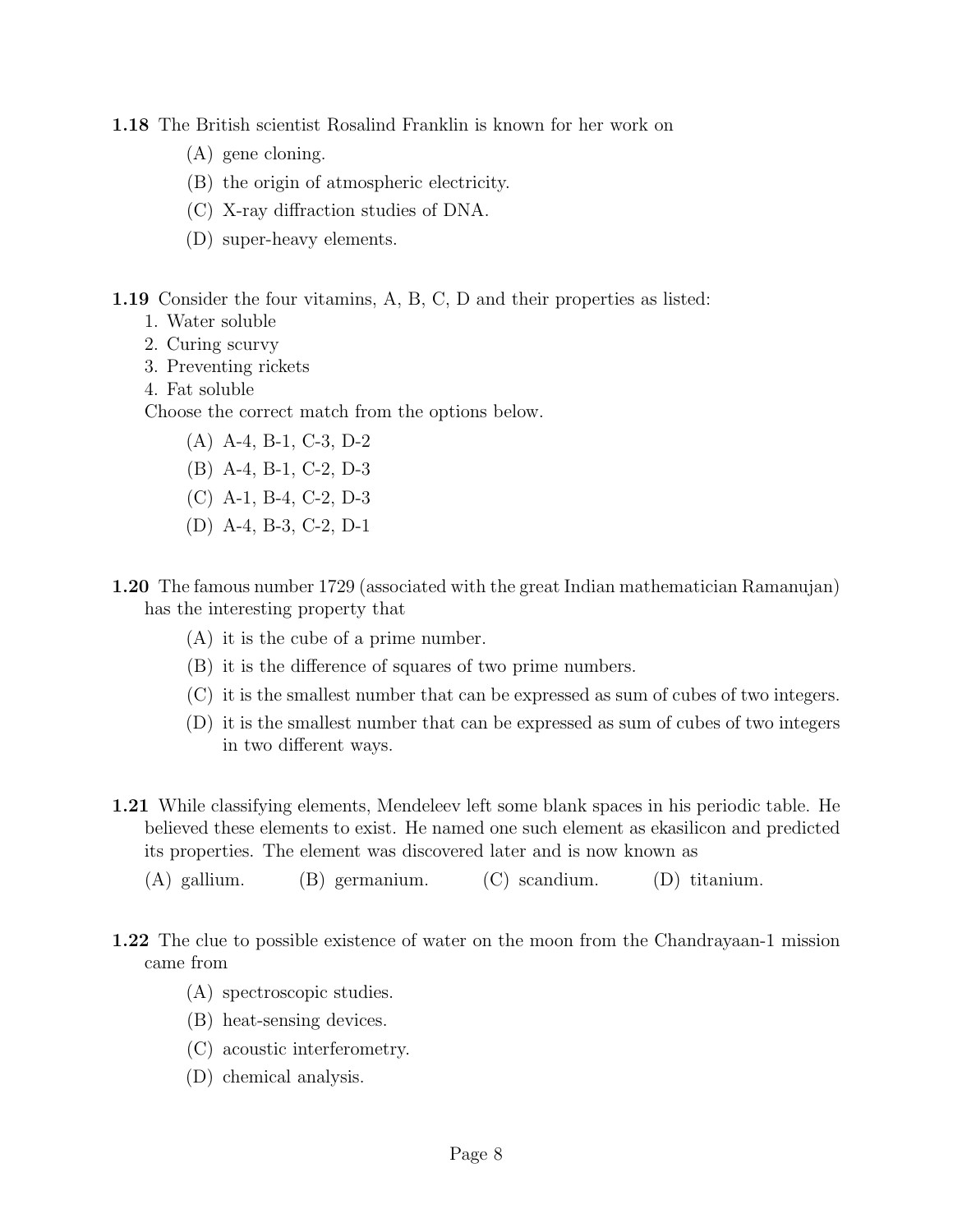# Section 2: BIOLOGY

# Marks for Section 2: 70

# This section contains 20 questions.

For questions 2.1 to 2.15 only one of the 4 options is correct. A correct answer will earn 3 marks, a wrong answer will earn  $(-1)$  mark, and an unattempted question will earn 0 mark.

- 2.1 Enzymes are biocatalysts that catalyse reactions at very high rates compared to chemical catalysts. They are specific to the substrate and reaction they catalyse. A few statements about enzymes are made below:
	- (i) Not every enzyme is proteinacious in nature.
	- (ii) Some RNAs also are enzymes.
	- (iii) The active site of the enzyme is complementary to the transition state.
	- (iv) Enzymes alter the equilibrium constant of the reaction.
	- (v) Enzymes catalyse only irreversible reactions.

Which of the above statements are true?

- $(A)$  (i), (ii), and (iii).
- $(B)$  (ii), (iii), and (iv).
- $(C)$  (iii), (iv), and (v).
- (D) (i), (ii), and (v).

2.2 An mRNA ready for translation would have

- (A) introns, coding exons and non-coding exons.
- (B) coding exons and non-coding exons.
- (C) only coding exons.
- (D) only coding exons and introns.

2.3 During oogenesis in mammals, the second meiotic division occurs

- (A) during the formation of primary oocyte.
- (B) before ovulation.
- (C) after fertilisation.
- (D) after implantation.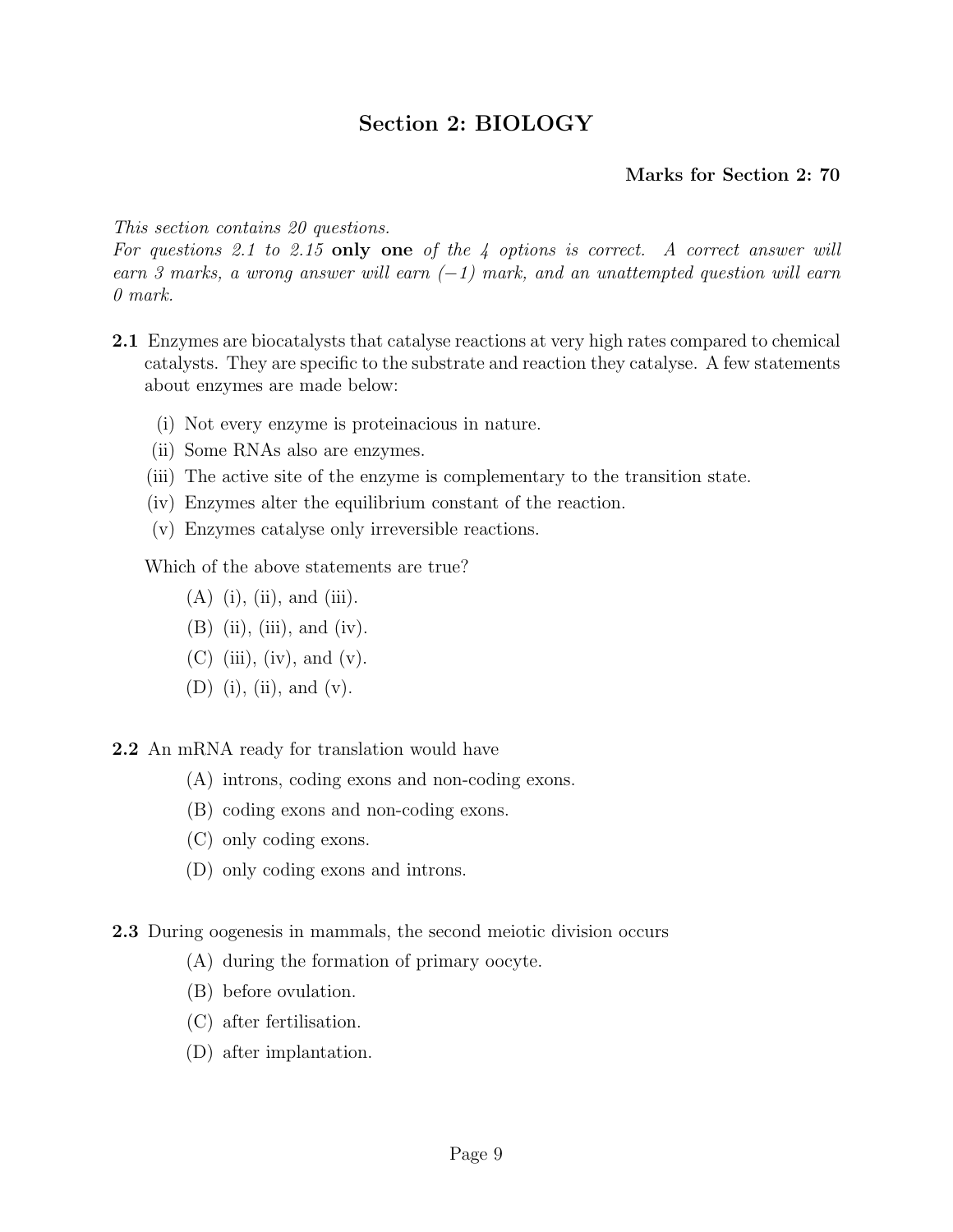- 2.4 The Kyoto Protocol specifies regulations on the emission of greenhouse gases. It defines a term known as "Carbon-Credits". The following statements pertain to Carbon-Credits:
	- (i) The mandatory limit of Carbon-Credit for each country is directly proportional to its size and population.
	- (ii) One Carbon-Credit defines the emission of one ton of carbon dioxide or equivalent gases responsible for greenhouse effect.
	- (iii) Carbon-credits are exchangeable among countries/industries.
	- (iv) An industry emitting higher than prescribed limit can do so by purchasing Carbon-Credits.

Which of the above statements are true?

- (A) (i) and (ii) only.
- (B) (ii) and (iv) only.
- $(C)$  (ii), (iii), and (iv) only.
- $(D)$  (i), (ii), and (iv) only.
- 2.5 Which of the following techniques were used by Messelson and Stahl to show that DNA replication is semi-conservative?
	- (i) Growing E. coli in defined synthetic medium.
	- (ii) Use of  $\rm \vert^{3}H\vert$ -thymidine and analysis of the products by autoradiography.
	- (iii) Use of heavy nitrogen and analysis of the products by equilibrium density gradient centrifugation.
		- (A) (i) and (ii) only.
		- (B) (i) and (iii) only.
		- (C) (ii) and (iii) only.
		- $(D)$  (i), (ii), and (iii).
- 2.6 Hormones are regulatory molecules secreted by the endocrine systems in vertebrates. Which of the following statements is **NOT TRUE** for hormones?
	- (A) Hormones are secreted into the blood circulation system and they act on target organs.
	- (B) Amino acids are precursors for some hormones.
	- (C) Hormones can act on the organ that secretes them.
	- (D) Hormones are always short-lived molecules.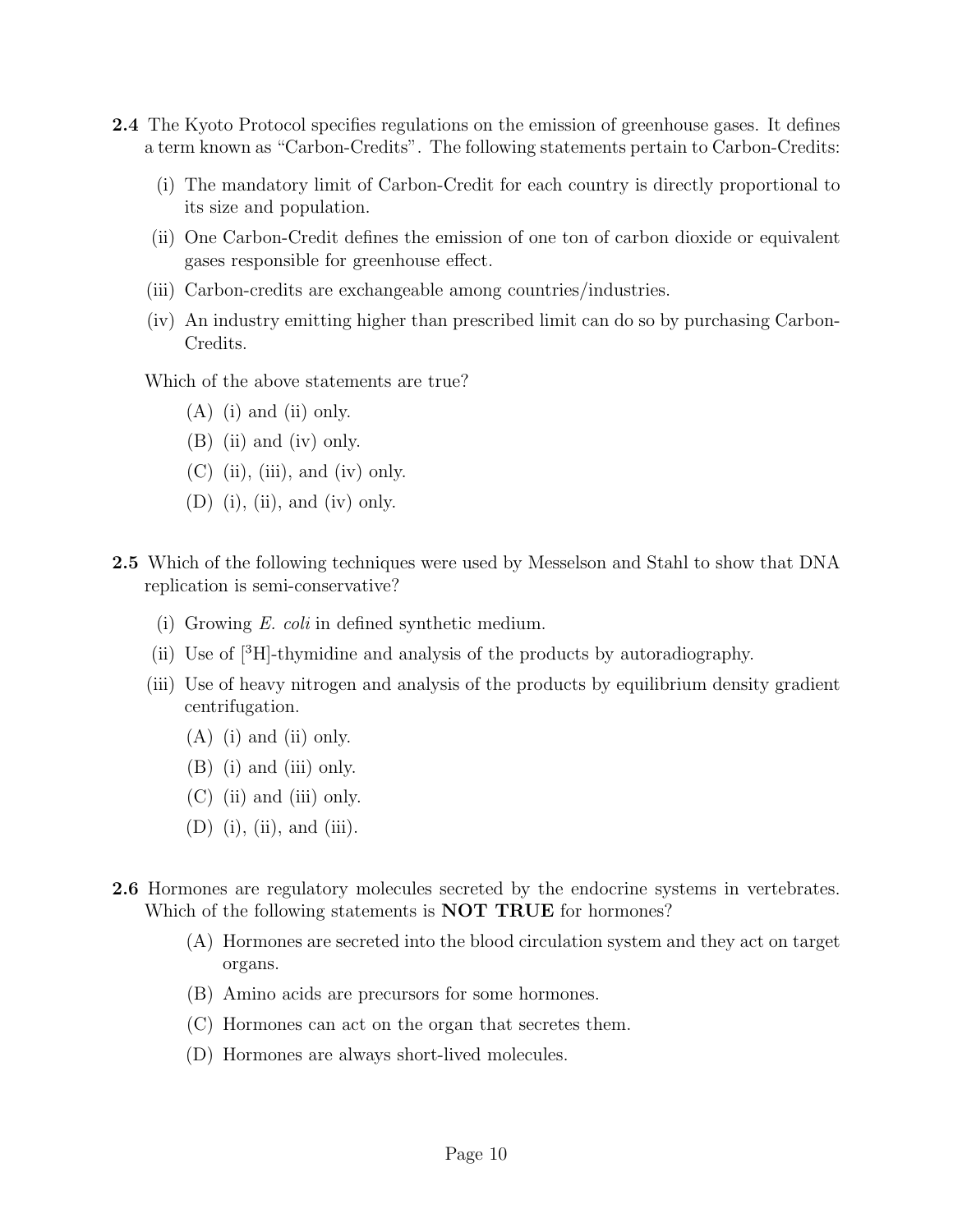2.7 Single locus probe DNA fingerprinting was done for a father and his four children. The resultant gel electrophoretic pattern is shown below.



Which lanes contain the DNA of the children?

- (A) 1, 2, 3, and 4.
- (B) 2, 3, 4, and 5.
- (C) 1, 2, 4, and 5.
- (D) 1, 2, 3, and 5.
- 2.8 When the lipid content of leaves from two plants was analysed, it was found that the thylakoid membranes of plant P1 had much more percentage of unsaturated fatty acids compared to plant P2. What can be deduced from this observation?
	- (A) P1 is less likely to show low-temperature photoinhibition compared to P2.
	- (B) P1 will perform photosynthesis at much higher rates compared to P2.
	- (C) P2 will perform photosynthesis even at very low light intensities compared to P1.
	- (D) P2 will perform photosynthesis at very low partial pressures of  $CO<sub>2</sub>$  compared to P1.
- 2.9 In an experiment, mature leaves on the plant were enclosed for a fixed amount of time in a transparent bag that had radioactive  $CO<sub>2</sub>$ . In which part of the plant will maximum radioactivity be found after some time?
	- (A) Actively growing leaves.
	- (B) Guard cells of all the leaves.
	- (C) In mature leaves.
	- (D) Senescing leaves and roots.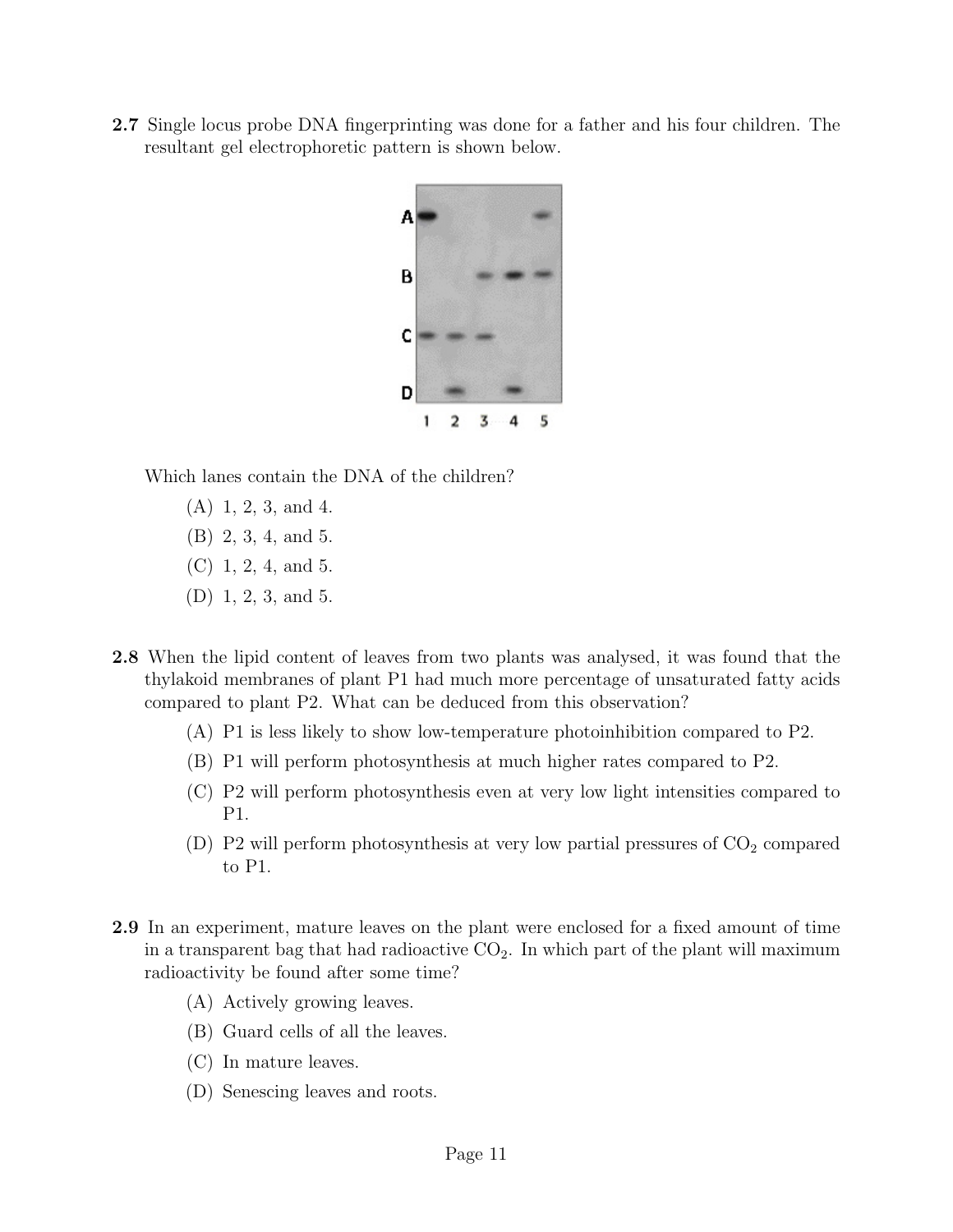- 2.10 The major difference between the mosses and ferns is:
	- (A) Ferns lack alternation of generation while mosses show the same.
	- (B) Mosses are facultative aerobes whiles ferns are obligate aerobes.
	- (C) Vascular bundles of ferns show xylem vessels while those of mosses lack it.
	- (D) Sporophytes of ferns live much longer as compared to the sporophytes of mosses.
- 2.11 The basal metabolic rate (BMR) of a mammal is greatly influenced by its surface area to volume ratio and environmental temperature. Which graph correctly depicts this relationship?



2.12 Microbes "GE" and "OG" are facultative aerobes. Their doubling time is comparable to each other. When grown together, they do not affect the growth of each other. GE can utilise either glucose or ethanol as carbon source. OG can use only glucose as carbon source.

An inoculum containing equal number of GE and OG were grown together with glucose as the sole source of carbon. After a certain duration, only GE was present and not OG. The reason for this is that culture was grown under

- (A) aerobic condition throughout.
- (B) anaerobic condition throughout.
- (C) anaerobic condition initially and then under aerobic condition.
- (D) aerobic condition initially and then under anaerobic condition.
- 2.13 Lipid molecules have a polar headgroup and one or two hydrophobic tails. A variety of lipid assemblies are known: they can be lamellar (layer-like) or spherical and they can be monolayered or bilayered. A lipid molecule has one hydrophobic tail of length l nm. Suppose that  $l \ll a$ , where a nm<sup>2</sup> is the surface area of the headgroup. In an aqueous medium, molecules of such a lipid assemble to form
	- (A) monolayered lamellar structures.
	- (B) monolayered spherical structures.
	- (C) bilayered lamellar structures.
	- (D) bilayered spherical structures.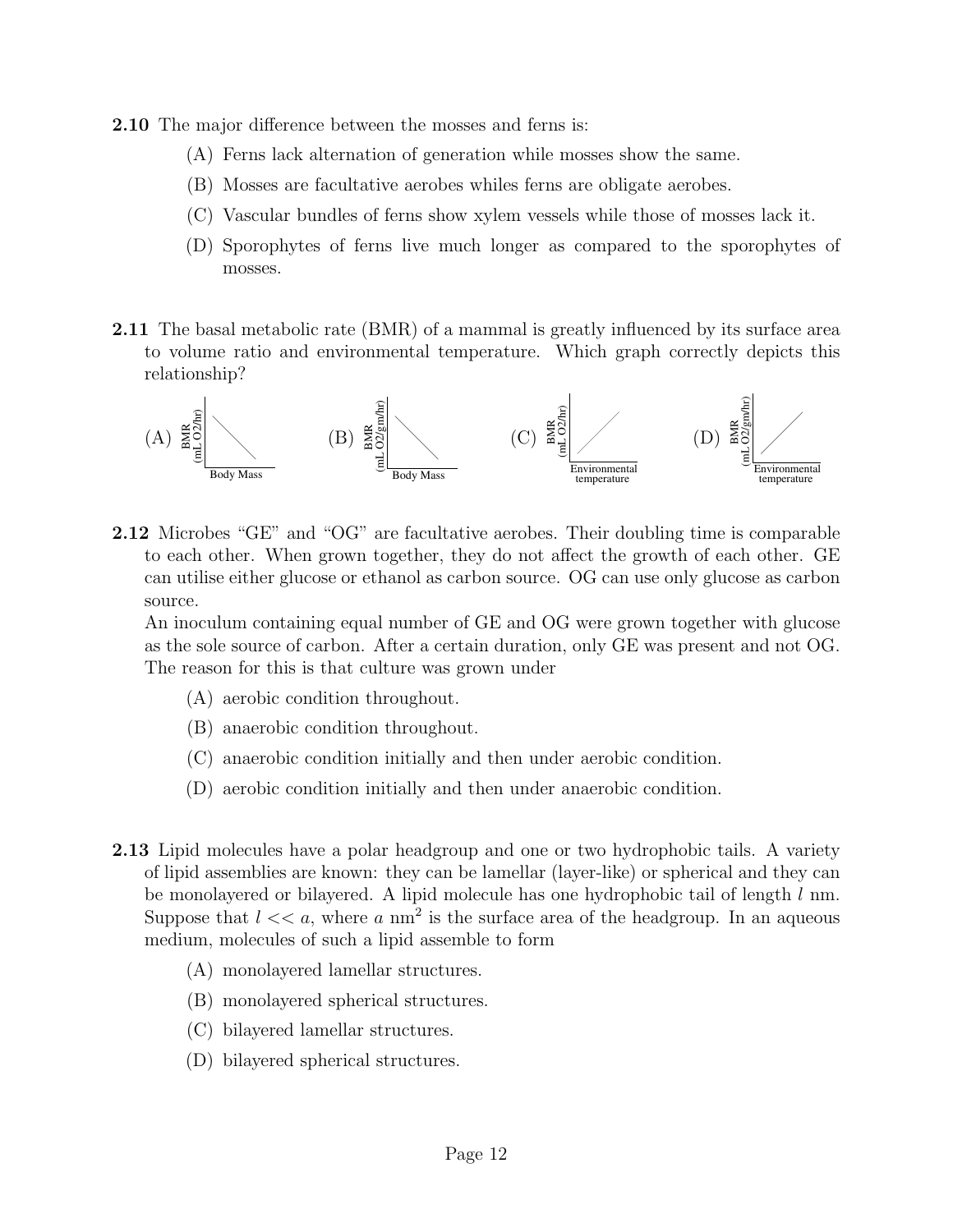- 2.14 Hemoglobin (Hb) transports oxygen from lungs to tissues. The partial pressure of oxygen in lungs is different from that in tissues. Each Hb can bind to up to four oxygen molecules. Suppose we have an equal number of Hb and oxygen molecules and all the oxygen molecules are in bound form. Then, which of the following is TRUE?
	- (A) Almost all the Hb molecules have one bound oxygen molecule.
	- (B) Nearly half of all the Hb molecules are each bound to two oxygen molecules.
	- (C) Nearly one-fourth of all the Hb molecules are bound to four oxygen molecules each.
	- (D) Most of the Hb molecules have one bound oxygen molecule each; the rest either have no bound oxygen or have two or more bound oxygen molecules.
- 2.15 Dr. Venkataraman Ramakrishnan is one of the three recipients of the 2009 Nobel Prize for Chemistry. He worked towards the elucidation of the three-dimensional structure of ribosomes. Ribosomes are involved in the biosynthesis of proteins and
	- (A) one of their protein components is the catalyst.
	- (B) one of their RNA components is the catalyst.
	- (C) they bind to DNA for the purpose of protein synthesis.
	- (D) they bind either to tRNA or to mRNA at any given time.

For questions 2.16 to 2.20 one or more than one of the 4 options may be correct. Your answer is regarded correct only if you choose all the correct option(s) and no incorrect option(s). A correct answer will earn 5 marks, a wrong answer or an unattempted question will earn 0 mark.

**2.16** Experiments 1, 2, and 3 were conducted wherein synthetic vesicles containing  $F_0$ - $F_1$ ATP synthase were prepared and incubated overnight in a tube. Subsequently, the vesicles were transferred to another tube which also contained ADP and P<sup>i</sup> (inorganic phosphate).

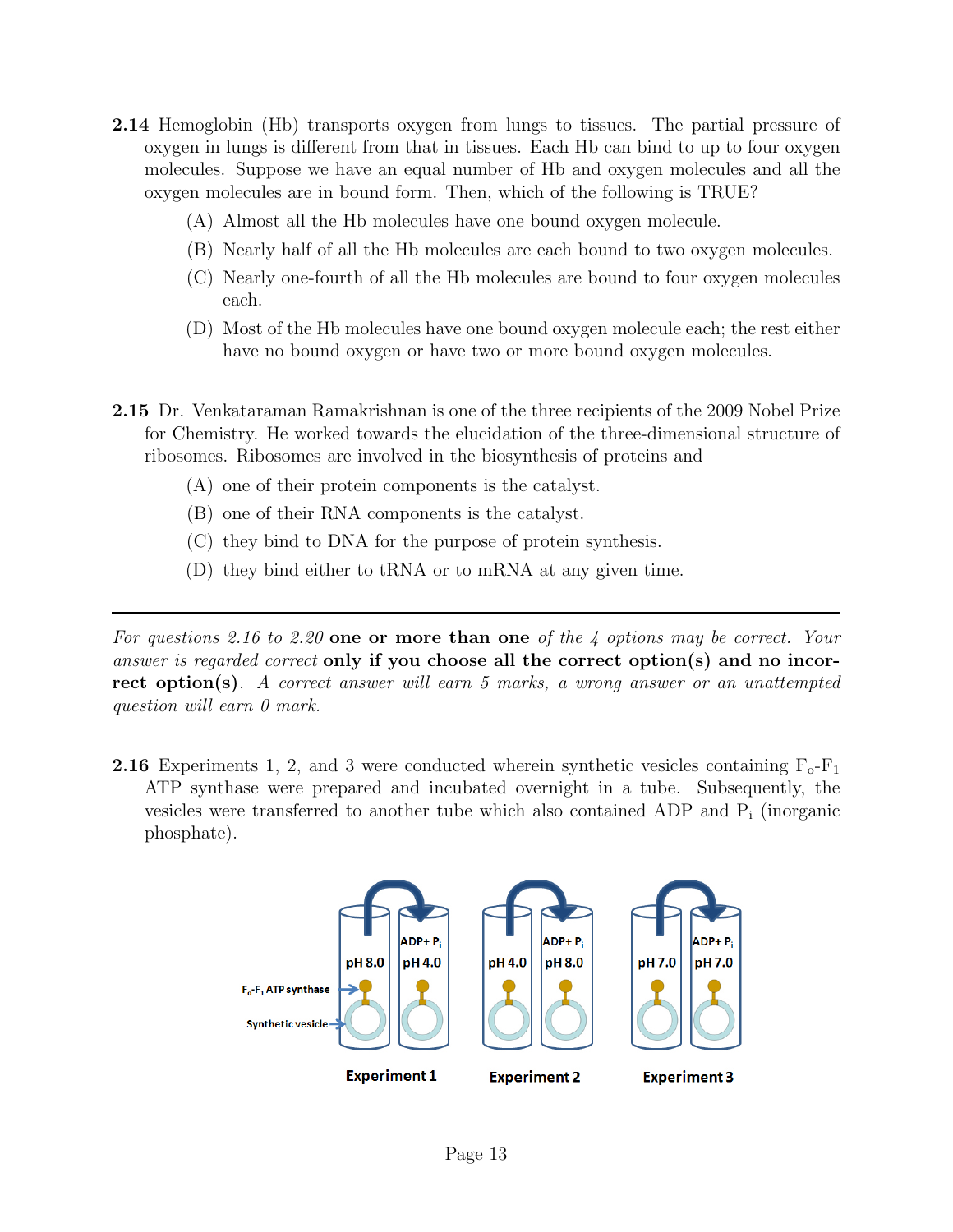Which of the following statements is/are true for the above experiments?

- (A) A proton gradient across the vesicular membrane will be present in both experiments 1 and 2 at the time of transfer.
- (B) As a consequence of the proton gradient, ATP will be synthesised in both experiments 1 and 2.
- (C) ATP will be synthesised in experiment 3 because  $F_0-F_1$  ATP synthase has the inherent property to catalyse the synthesis of ATP from ADP and P<sup>i</sup> .
- (D) ATP will be synthesised in experiment 2 because the proton has to flow out of the vesicles through the  $Fo-F_1$  ATP synthase for ATP synthesis.
- 2.17 Blood osmolalities and the adaptable ranges of environmental salinities of two types of animals are shown in the graph below.



Mark the correct descriptions of these animals.

- (A) Type I animals maintain more or less stable internal osmolality by physiological means.
- (B) Type II animals maintain blood osmolality within narrow physiological ranges under different salinity conditions.
- (C) Type I animals are not likely to be found in estuaries or river mouths where fresh and salt water meet and the salinity fluctuates greatly.
- (D) Type II animals gain and lose water at equal rates and have no need to expend energy expelling water or salt from the body.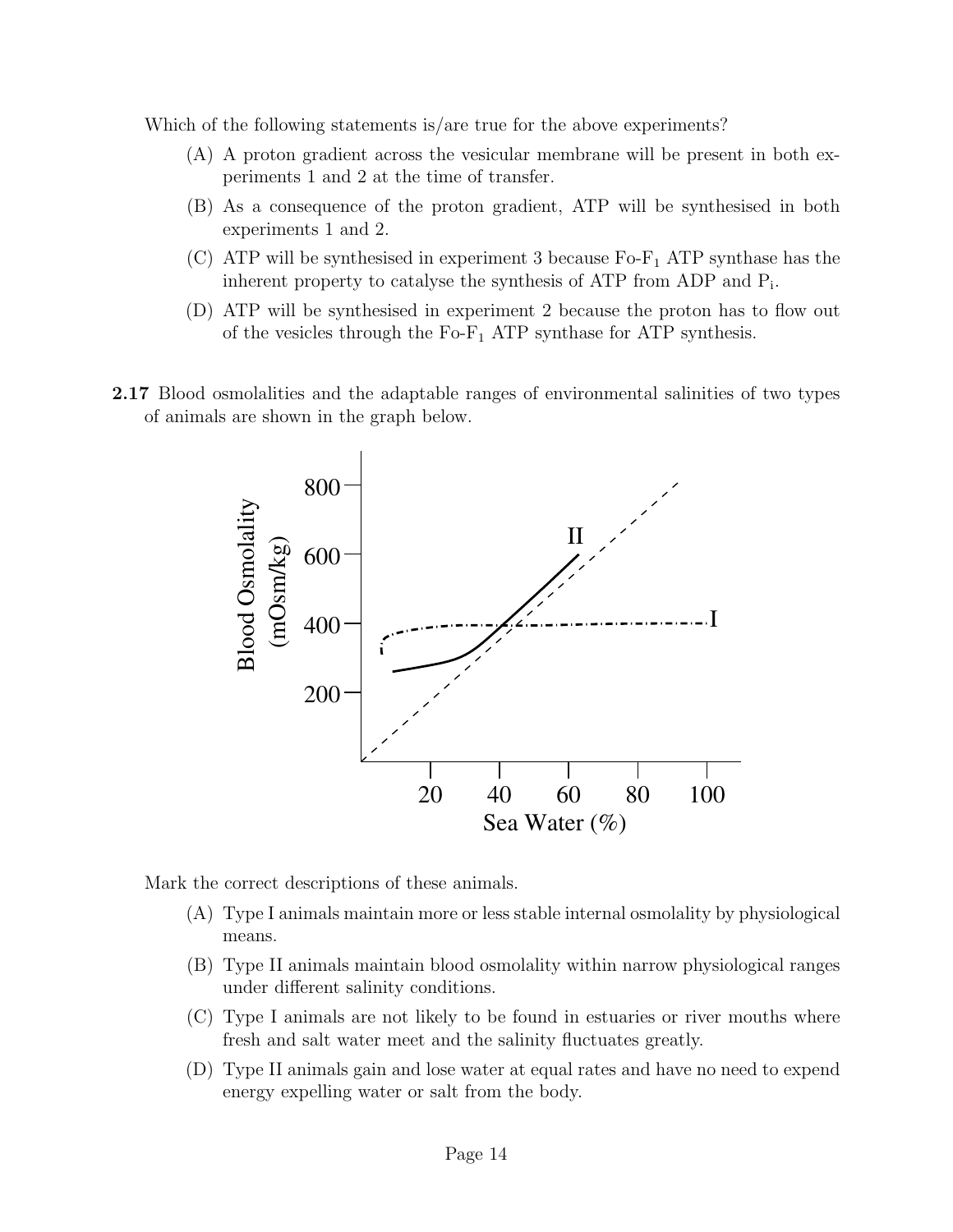- 2.18 Troglobites are animals that spend their entire life in a very stable, unchanging cave environment. Which of the following adaptations will be seen in these animals?
	- (A) detrivory or carnivory.
	- (B) loss of pigmentation.
	- (C) reduced antennae.
	- (D) reduced photoreceptors.
- 2.19 The DNA content of individual cells and the number of cells in each phase of a "cell cycle" can be determined using flow cytometry. Which of the following combinations of "phase of a cell cycle and its corresponding DNA content" can be considered normal?
	- (A) Diploid cells found in the  $G_0$  or  $G_1$  phase.
	- (B) Cells with twice the normal DNA content in the early M phase.
	- (C) Cells with intermediate amounts of DNA in the S phase.
	- (D) Cells with twice the normal DNA content in the  $G_2$  phase.
- **2.20** The regions of the *lac*-operon system of E. coli which contain the repressor gene  $(I)$ , operator  $(O)$ , and the structural gene  $(Z)$  for  $\beta$ -galactosidase are denoted by the symbols  $a, b,$  and  $c,$  but it is not known which symbol represents which region.

The following genotypes of E. coli for the lac-operon were generated. The activity of the enzyme  $\beta$ -galactosidase was measured separately in the absence and in the presence of the inducer. The activity of the enzyme  $\beta$ -galactosidase is shown by the symbol  $(++)$ and the absence of the activity is shown by the symbol  $(--)$ .

Note that the order in which the symbols are written in the table is not necessarily the actual sequence in which they occur in the lac-operon. The symbols  $(+)$  and  $(-)$  written as superscript on a, b and c represent the wild type and mutant phenotypes, respectively.

| Genotype               |      | Inducer absent   Inducer present |
|------------------------|------|----------------------------------|
| $a^+b^+c^+$            |      | $++$                             |
| $a^-b^-c^-$            |      |                                  |
| $a^-b^+c^+$            | $++$ | $++$                             |
| $a^+b^+\overline{c^-}$ | $++$ | $++$                             |
| $a^+b^-c^-$            |      |                                  |

Which of the following statements is/are correct for the above experiment?

- (A) The genotypes  $a^-b^+c^-$  and  $a^+b^-c^-$  are likely to produce similar results.
- (B) Mutations in the region a or c make the lac-operon constitutively expressed.
- (C) The symbol b represents the region containing the  $lac Z$  gene.
- (D) Whether region a contains the lac I or lac O gene cannot be inferred from these data.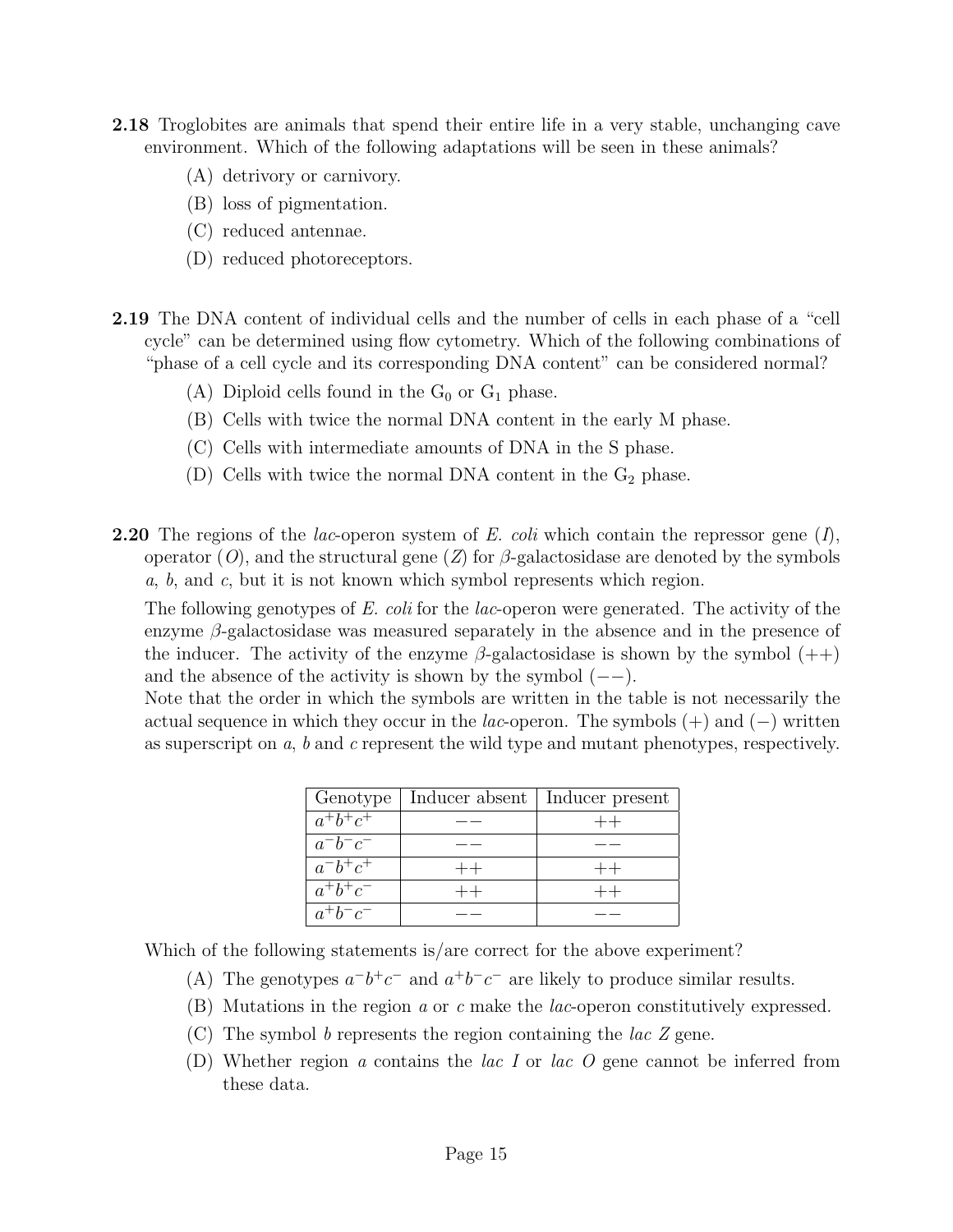# Section 3: CHEMISTRY

#### Marks for Section 3: 70

This section contains 20 questions.

For questions 3.1 to 3.15 only one of the  $4$  options is correct. A correct answer will earn 3 marks, a wrong answer will earn  $(-1)$  mark, and an unattempted question will earn 0 mark.

**3.1** The molecular orbital diagram of carbide ion  $(\mathbb{C}_2^{2-})$  would show the following molecular orbital occupancy.

| (A) $\sigma 1s^2$ $\sigma^* 1s^2$ $\sigma 2s^2$ $\sigma^* 2s^2$ $\pi 2p^4$                            |  |  |  |
|-------------------------------------------------------------------------------------------------------|--|--|--|
| (B) $\sigma 1s^2$ $\sigma^* 1s^2$ $\sigma 2s^2$ $\sigma^* 2s^2$ $\pi 2p^4$ $\sigma 2p^2$              |  |  |  |
| (C) $\sigma 1s^2$ $\sigma^* 1s^2$ $\sigma 2s^2$ $\sigma^* 2s^2$ $\pi 2p^2$ $\sigma 2p^2$ $\pi^* 2p^2$ |  |  |  |
| (D) $\sigma 1s^2$ $\sigma^* 1s^2$ $\sigma 2s^2$ $\sigma^* 2s^2$ $\pi 2p^3$ $\sigma 2p^3$              |  |  |  |

- **3.2** The activation energies of two reactions are  $E_a$  and  $E'_a$  with  $E_a > E'_a$ . If the temperature of the reaction systems is increased from  $T_1$  to  $T_2$ , predict which of the following alternatives is correct for the corresponding rate constants (k) ( $k_1$ ,  $k'_1$  at  $T_1$  and  $k_2$ ,  $k'_2$ at  $T_2$ ).
	- (A)  $k'_1/k_1 = k'_2/k_2$
	- (B)  $k'_1/k_1 = 2k'_2/k_2$
	- (C)  $k'_1/k_1 < k'_2/k_2$
	- (D)  $k'_1/k_1 > k'_2/k_2$
- 3.3 The alcohol that is chiral and can react with acidified dichromate under controlled conditions to give an aldehyde is
	- (A) 2-ethyl-1-butanol
	- (B) 2-pentanol
	- (C) 2-methyl-1-butanol
	- (D) 2,2-dimethyl-1-butanol
- **3.4** Equal volumes of 1.0 M KCl (aq) and  $1.0 M$  AgNO<sub>3</sub> (aq) solutions are mixed. The depression of freezing point of the resulting solution (with respect to water) will be (assume  $K_f$  for water = 1.86 K kg mol<sup>-1</sup> and Molarity  $\approx$  Molality)
	- (A)  $1.86 \text{ K}$  (B)  $3.72 \text{ K}$  (C)  $0.93 \text{ K}$  (D)  $7.44 \text{ K}$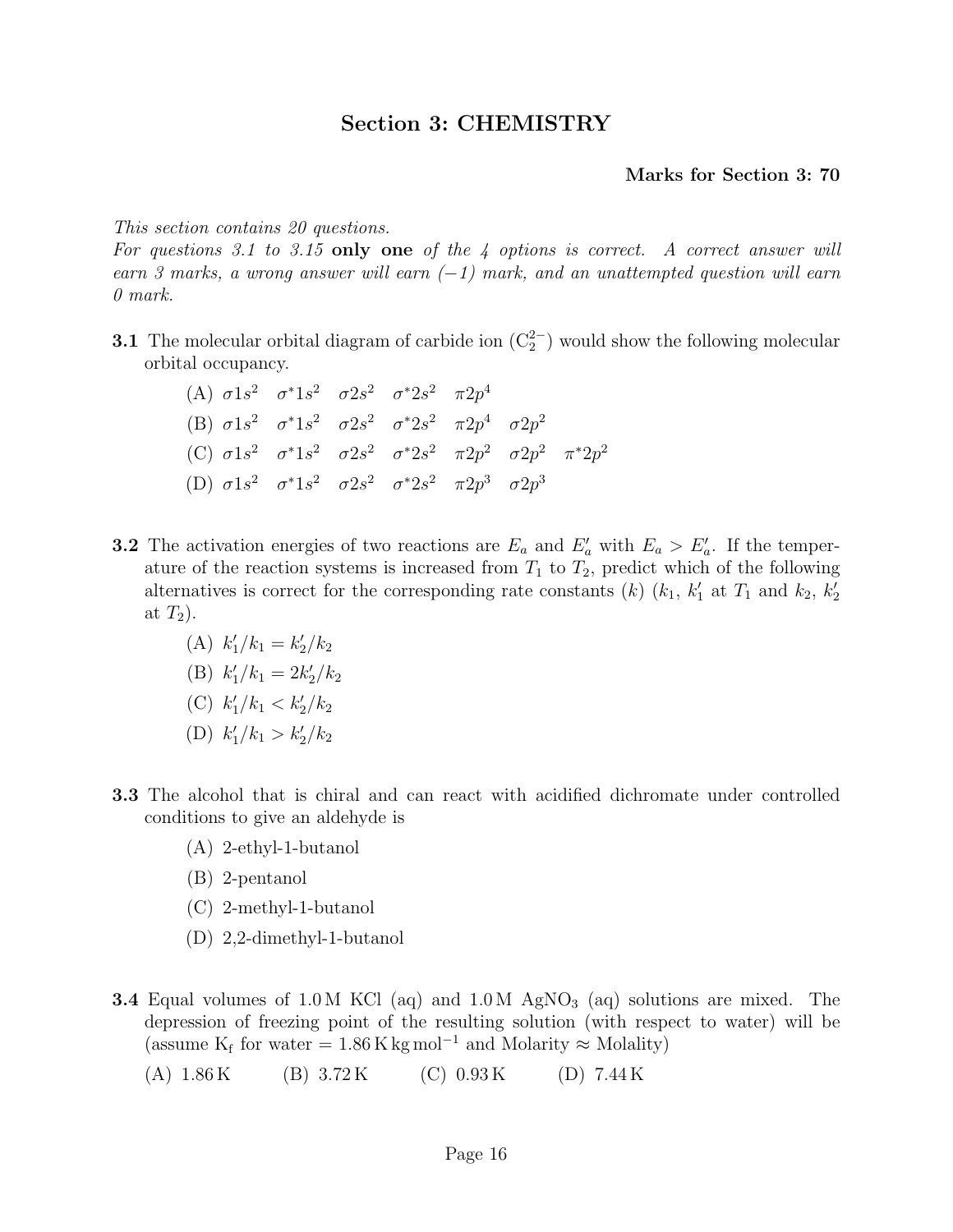3.5 Which of the following compounds is the strongest Bronsted base?

(A) NaOH (B) NaF (C) NaCH<sub>3</sub> (D) NaNH<sub>2</sub>

3.6 The standard electrode potentials for the following redox couples are given as:  $E_0(\text{Fe}^{2+}/\text{Fe}) = x \text{ V}, E_0(\text{Fe}^{3+}/\text{Fe}^{2+}) = y \text{ V}.$ The potential  $E_0(Fe^{3+}/Fe)$  (in V) will be

(A)  $(2x + y)$  (B)  $(x + y)$  (C)  $(x + 2y)/3$  (D)  $(2x + y)/3$ 

- 3.7 The reaction of 2,4-hexadiene with one equivalent of bromine at 0<sup>◦</sup> C gives a mixture of two compounds  $X$  and  $Y$ .  $X$  is 4,5-dibromo-2-hexene.  $Y$  is
	- (A) 3,4-dibromohexane
	- (B) 2,5-dibromo-3-hexene
	- (C) 2,2-dibromo-4-hexene
	- (D) 1,5-dibromo-3-hexene
- 3.8 For the compound X shown below, the number of asymmetric centres, and optical property are



- (A) 2, optically active.
- (B) 2, optically inactive.
- (C) 3, optically active.
- (D) 3, optically inactive.
- 3.9 The correct order of decreasing atomic radii is
	- $(A)$  Rb  $>$  Cs  $>$  Na  $>$  F  $>$  Cl
	- (B)  $Cs > Rb > Na > I > Cl$
	- $(C)$  Cs  $> I$   $> Rb$   $> Cl$   $> Na$
	- (D)  $I > Cl > F > Cs > Rb$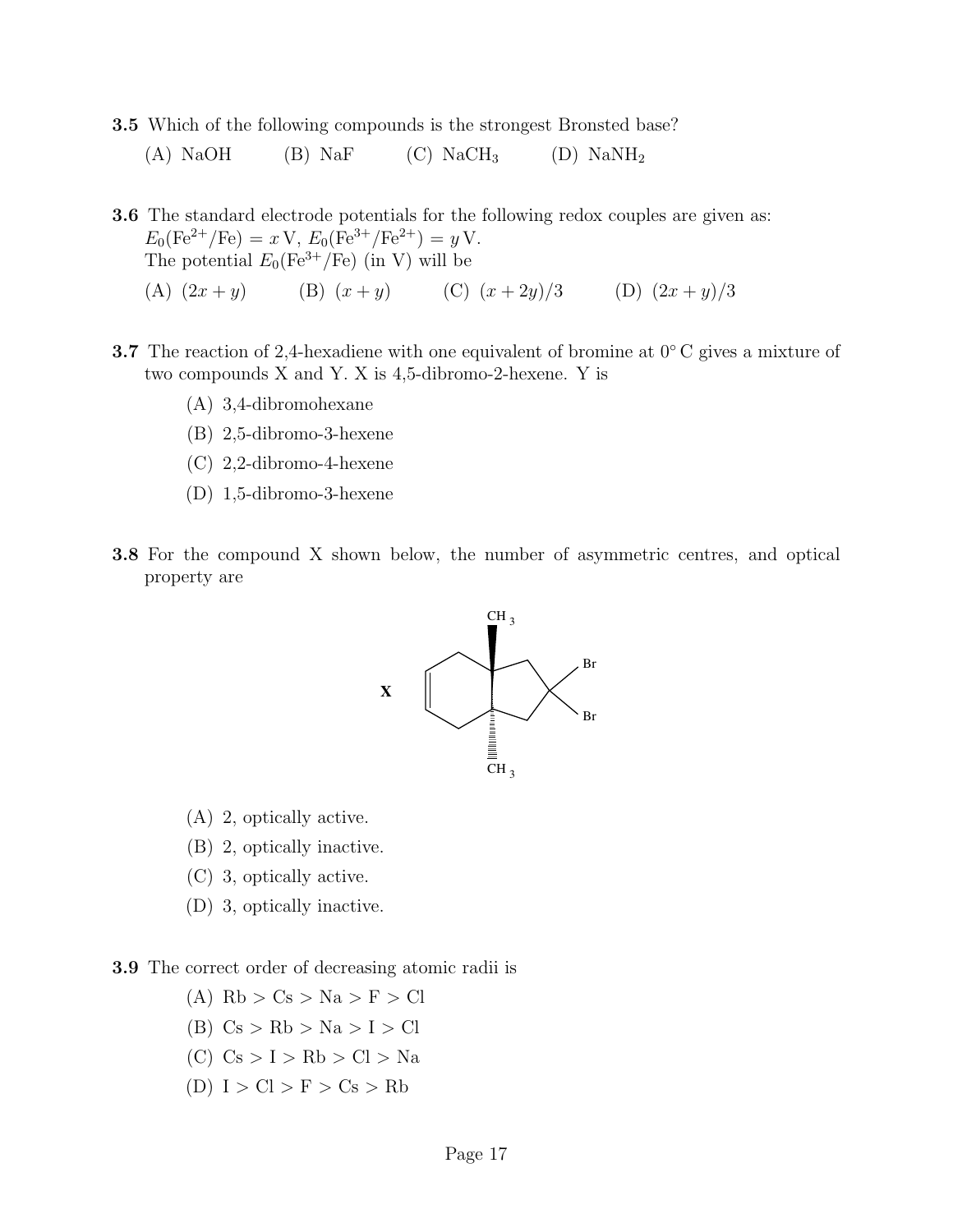- 3.10 The electron in H atom-like species makes a transition from an excited state to the ground state. In this process, its
	- (A) kinetic and total energies decrease but potential energy increases.
	- (B) kinetic energy decreases whereas the potential and total energies remain the same.
	- (C) kinetic energy increases but potential and total energies decrease.
	- (D) kinetic, potential and total energies decrease.

**3.11** For the four compounds P, Q, R, and S, shown below, the appropriate relationship is



- (A) P and Q are tautomers.
- (B) P and R are tautomers.
- (C) P and S are isomers.
- (D) Q and R are resonance structures.
- 3.12 A certain compound X is shown below:



On heating with conc.  $H_2SO_4$ , it gives mainly

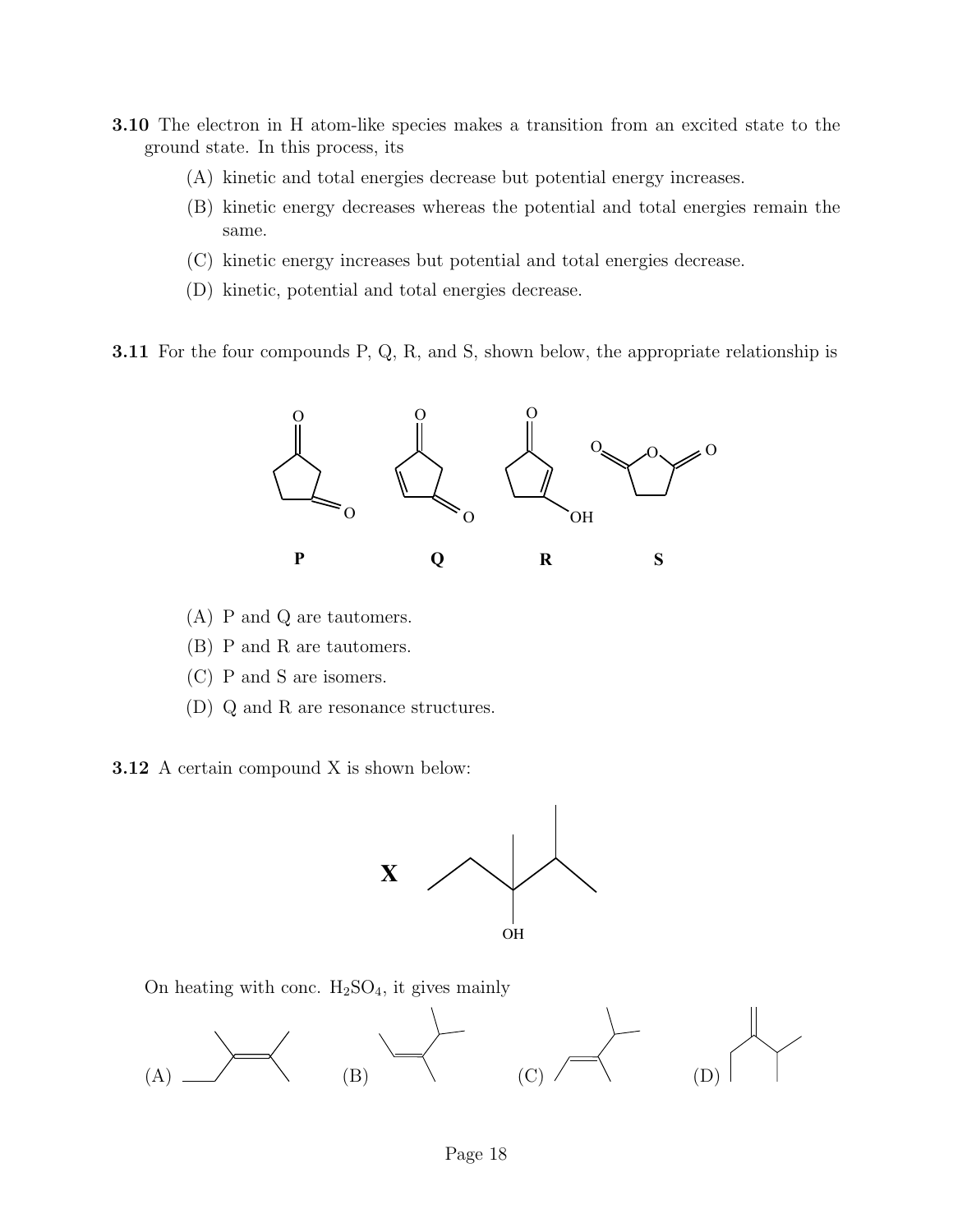3.13 The species having tetrahedral shape is

- $(A)$  [PdCl<sub>4</sub>]<sup>2-</sup>  $(B)$  [Ni $(CN)_4$ ]<sup>2−</sup> 2<sup>-</sup> (C)  $[{\rm Pd(CN)}_4]$ <sup>2-</sup> (D)  $[{\rm NiCl}_4]$ <sup>2-</sup>
- **3.14** MgSO<sub>4</sub>, on reaction with NH<sub>4</sub>OH and Na<sub>2</sub>HPO<sub>4</sub>, forms a white crystalline precipitate. The precipitate is
	- (A)  $Mg(NH_4)PO_4$  (B)  $Mg_3(PO_4)_2$  (C)  $Mg(OH)_2$  (D)  $MgHPO_4$
- **3.15** The ratio of molar heat capacities at constant pressure  $(C_p)$  and at constant volume  $(C_v)$  of nitrogen gas at ordinary temperatures is close to
	- (A)  $11/9$  (B)  $9/7$  (C)  $7/5$  (D)  $5/3$

For questions 3.16 to 3.20 one or more than one of the 4 options may be correct. Your answer is regarded correct only if you choose all the correct option(s) and no incorrect option(s). A correct answer will earn 5 marks, a wrong answer or an unattempted question will earn 0 mark.

**3.16** The compound(s) which will be oxidised by  $O_3$  is/are

(A) KI (B)  $\text{FeSO}_4$  (C) KMnO<sub>4</sub> (D) K<sub>2</sub>MnO<sub>4</sub>

3.17 For the cyclic process considered below, which of the following relations is/are correct?



3.18 Amongst the following, the species having one unpaired electron is/are (A) BN (B)  $O_2^-$  (C)  $F_2^-$ (D) XeF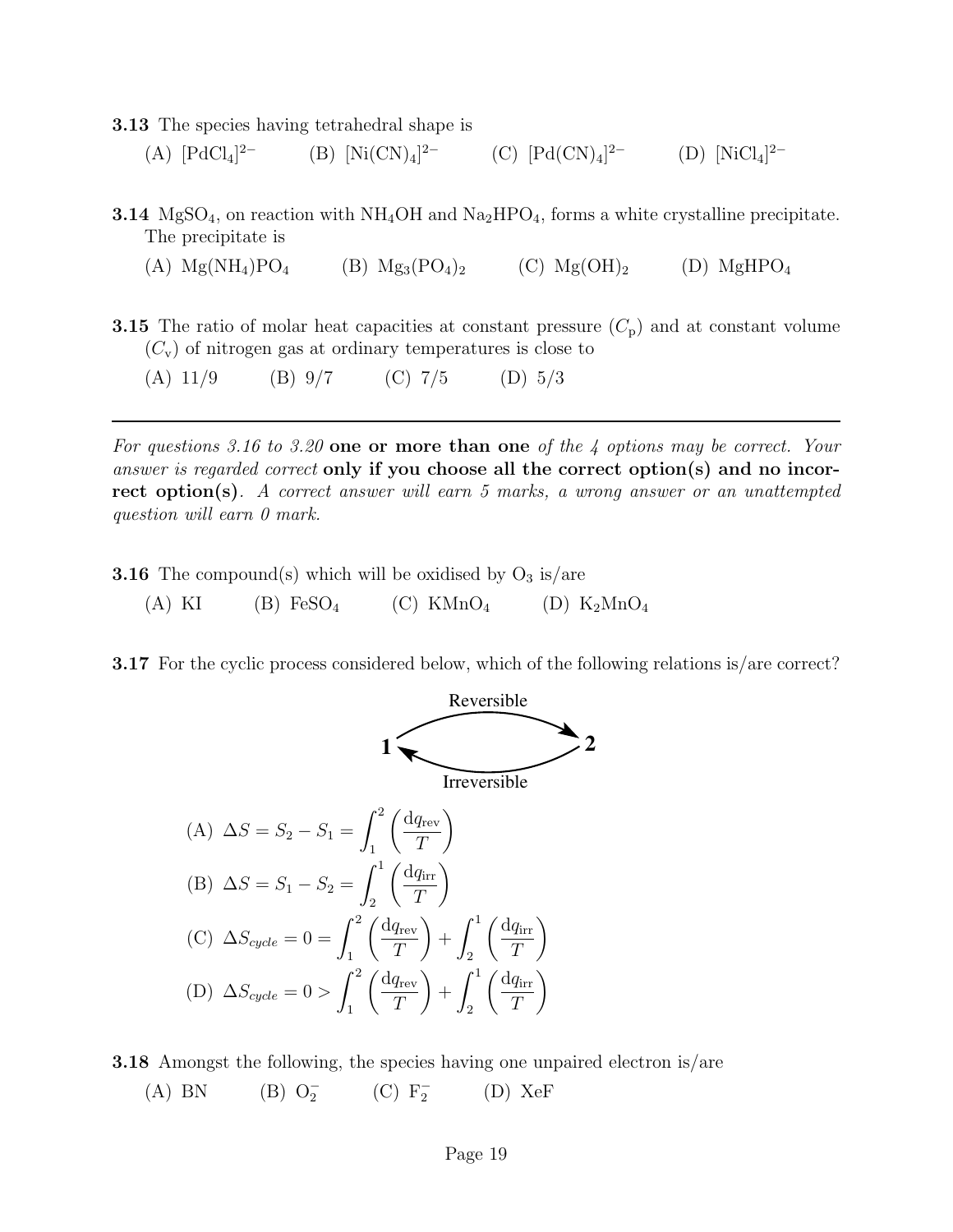3.19 The compounds P, Q, R, and S, shown below, are commercially very important.



Which of the following statements is/are true regarding the synthesis of these compounds?

- (A) P can be prepared by the reaction of acetaldehyde and formaldehyde in the presence of an alkali.
- (B) Q can be prepared from acetaldehyde alone through a series of reactions.
- (C) R is formed when a mixture of benzaldehyde and formaldehyde is treated with an alkali.
- (D) S is formed when phenol is reacted with formaldehyde in the presence of  $HBF_4$ .
- 3.20 Consider the sequence of reactions shown below.

$$
\sum_{O}\frac{\text{Excess HI}}{\text{Heat}} \qquad \textbf{X} \quad \frac{\text{alcohol}}{\text{KOH, Heat}} \qquad \textbf{Y} \quad \frac{\text{Heat}}{(C_{8}H_{14})} \qquad \textbf{Z} \quad (C_{8}H_{14})
$$

Which of the following statements is/are true?

- (A) X is 5-iodo-2,4-dimethylhexan-1-ol.
- (B) Y on reaction with chlorine gives a tetrachloro derivative.
- (C) X is a diiodo compound.
- (D) Z is 2,4-dimethyl-1,3-hexadiene.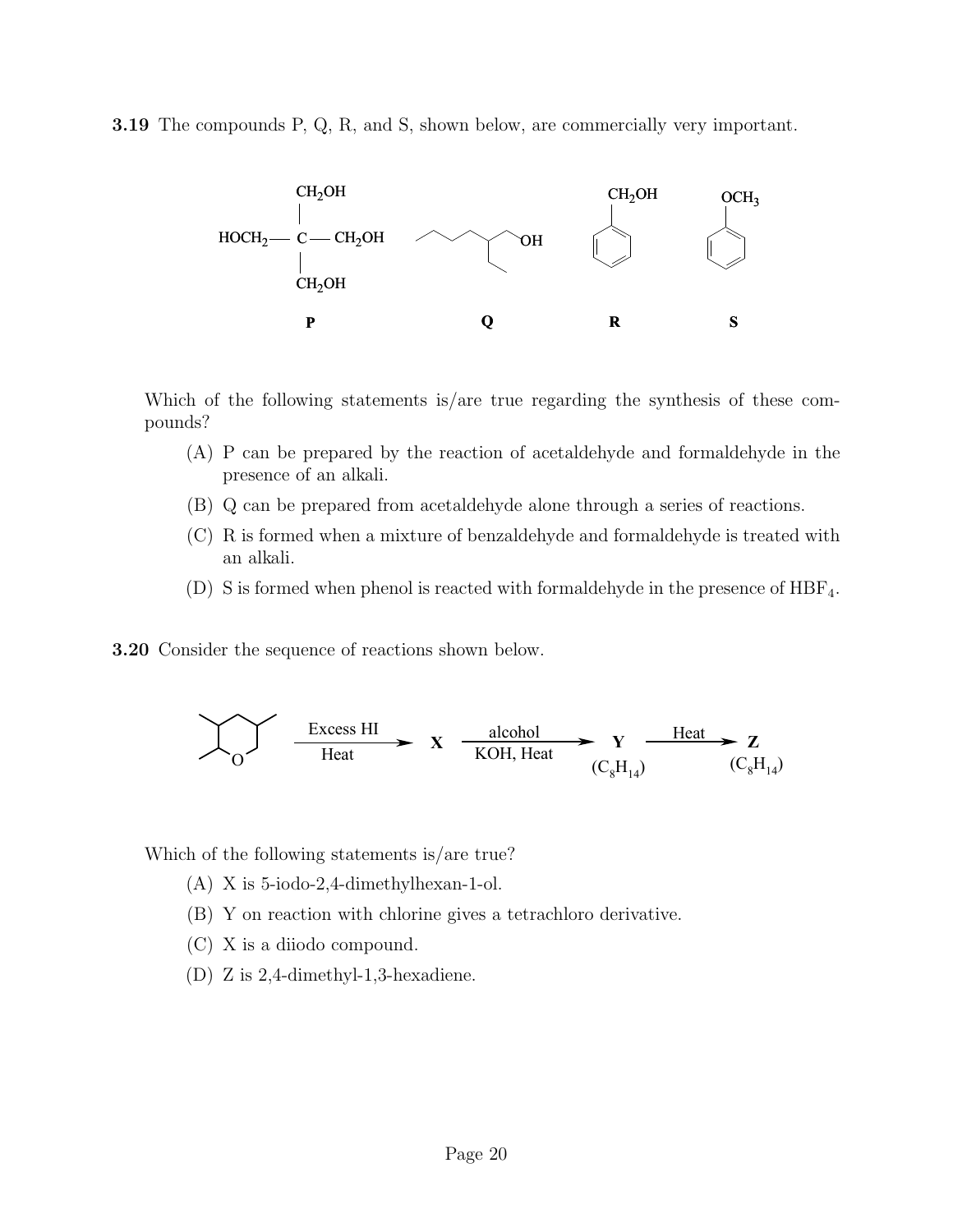# Section 4: MATHEMATICS

#### Marks for Section 4: 70

This section contains 20 questions.

For questions  $4.1$  to  $4.15$  only one of the  $4$  options is correct. A correct answer will earn 3 marks, a wrong answer will earn  $(-1)$  mark, and an unattempted question will earn 0 mark.

- 4.1 If a, b, c, d are positive real numbers such that  $a+b+c+d=2$ , then  $\lambda = (1+a+b)(1+c+d)$ satisfies
	- (A)  $2 < \lambda < 3$  (B)  $3 < \lambda < 4$  (C)  $4 < \lambda < 5$  (D)  $5 < \lambda < 6$
- 4.2 In an ellipse, the ratio of the area of the rectangle formed by the end points of its each latus rectum to that of the ellipse is  $1/\pi$ . The eccentricity of the ellipse is √ √
	- $(A) \frac{1}{\sqrt{2}}$ 2  $(B) \frac{1}{2}$ 2  $(C) \frac{2\pm}{}$ 3 4 (D)  $3 \pm 1$ 2 √ 2
- 4.3 When all possible four-member committees were formed from a set of people, it was found that exactly 1/20-th of the committees contained the same two members. The number of persons in the set was
	- (A) 20 (B) 17 (C) 16 (D) 15
- 4.4 The value of the integral

$$
\int_0^\infty \frac{5}{(x^2+4)(x^2+9)} \mathrm{d}x
$$

is

- (A)  $\pi$  (B)  $\frac{\pi}{16}$ 12 (C)  $\frac{\pi}{c}$ 6  $(D) \frac{\pi}{4}$ 4
- 4.5 If  $\sin \alpha \sin 2\alpha \sin 3\alpha \sin 4\alpha$  is written as a polynomial in  $\sin^2 \alpha$ , the sum of the coefficients of the polynomial is
	- (A) 0 (B) 1 (C)  $-1$  (D) 4
- **4.6** If X and Y are two singular matrices such that  $XY = Y$  and  $YX = X$ , then  $X^2 + Y^2$ equals
	- (A)  $X + Y$  (B)  $XY$  (C)  $YX$  (D)  $2(X + Y)$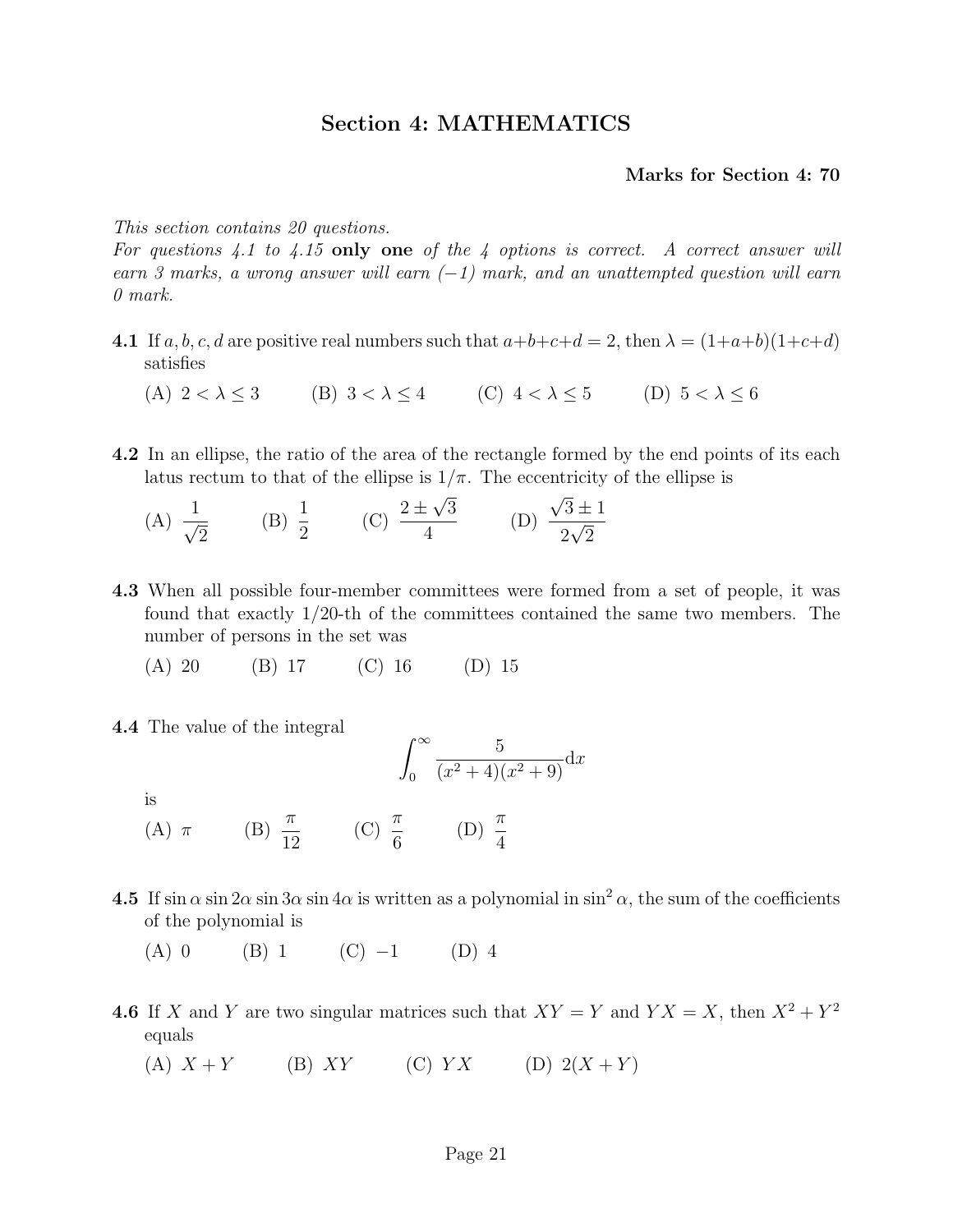- 4.7 Let ABCD be a rectangle and a semicircle be drawn with AB as the diameter, externally to the rectangle. If the perimeter of the figure so obtained is a constant  $p$  and the figure has the maximum possible area, then the ratio of the area of the rectangular portion to the area of the rest of the figure is
	- (A)  $2 : \pi$  (B)  $\pi : 2$  (C)  $\pi : 4$  (D)  $4 : \pi$
- 4.8 Let a, b be positive real numbers such that  $10 < a < b$ . Then the number of positive integers b such that (i)  $10, a, b$  are in geometric progression, and (ii)  $10, a, b$  form the sides of a triangle is
	- (A) 15 (B) 16 (C) 17 (D) 26
- 4.9 The set  $\{z \in \mathbb{C} : |z+1| = |z-1|\}$  is
	- (A) a circle.
	- (B) an ellipse.
	- (C) the imaginary axis.
	- (D) the empty set.

**4.10** Let A, B be points of intersection of the ellipse  $\frac{x^2}{20}$ 36  $^{+}$  $y^2$ 25  $= 1$  and the parabola  $y^2 = 20x$ . The area bounded by the parabola and the line  $\widetilde{AB}$  lies in the interval

- (A)  $(6, 7)$  (B)  $(7, 8)$  (C)  $(8, 9)$  (D)  $(9, \infty)$
- 4.11 Let  $f(x)$ ,  $g(x)$ ,  $h(x)$  be real non-constant polynomials such that

$$
f(g(x)) = g(x)h(x),
$$
  
\n
$$
g(h(x)) = h(x)f(x),
$$
  
\n
$$
h(f(x)) = f(x)g(x).
$$

The sum of the degrees of the polynomials  $f(x)$ ,  $g(x)$ ,  $h(x)$  is

 $(A) 6$  (B) 9 (C) 12 (D) not determinable.

**4.12** 
$$
\lim_{x \to 0} \frac{1}{x^2} \int_0^x \frac{t dt}{t^4 + 1}
$$
 is equal to  
\n(A) 0  
\n(B) 1  
\n(C)  $\frac{1}{2}$   
\n(D) does not exist.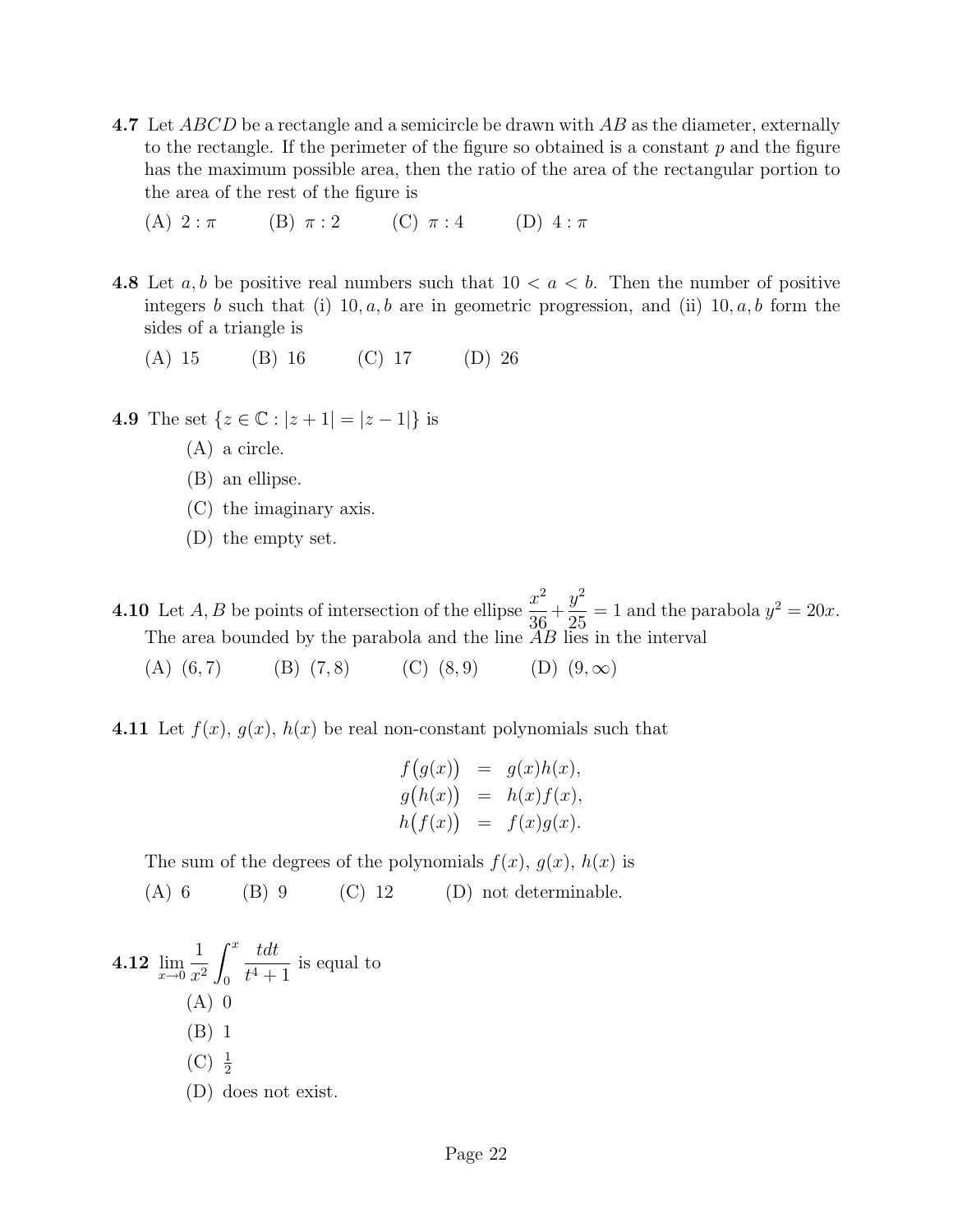4.13 If  $\omega$  is an imaginary cube root of unity then the system of linear equations

$$
2x + 2\omega y - \omega^2 z = 0
$$
  

$$
x + y + z = 0
$$
  

$$
x - y = 0
$$

- (A) has only the trivial solution:  $(x, y, z) = (0, 0, 0)$ .
- (B) has only one non-trivial solution.
- (C) has infinitely many non-trivial solutions.
- (D) has no solution at all.

**4.14** The coefficient of 
$$
x^{100}
$$
 in  $\frac{(1+x)^{100}(1-x^{101})}{(1-x)}$  is  
\n(A) 1  
\n(B) 200  
\n(C)  $^{100}C_2$   
\n(D)  $2^{100}$ 

**4.15** The image of the function  $tan^{-1}(2x^2)$  is

(A) 
$$
[0, \frac{\pi}{2})
$$
  
\n(B)  $\left(-\frac{\pi}{2}, \frac{\pi}{2}\right)$   
\n(C)  $[0, \frac{\pi}{2}]$   
\n(D)  $\left(0, \frac{\pi}{2}\right)$ 

For questions 4.16 to 4.20 one or more than one of the 4 options may be correct. Your answer is regarded correct only if you choose all the correct option(s) and no incorrect option(s). A correct answer will earn 5 marks, a wrong answer or an unattempted question will earn 0 mark.

4.16 Let  $f(x) = \min\{x, x^2\}$ , where x belongs to R. The function  $f(x)$  is

- (A) continuous everywhere.
- (B) continuous except 0 and 1.
- (C) differentiable everywhere.
- (D) differentiable everywhere except 0 and 1.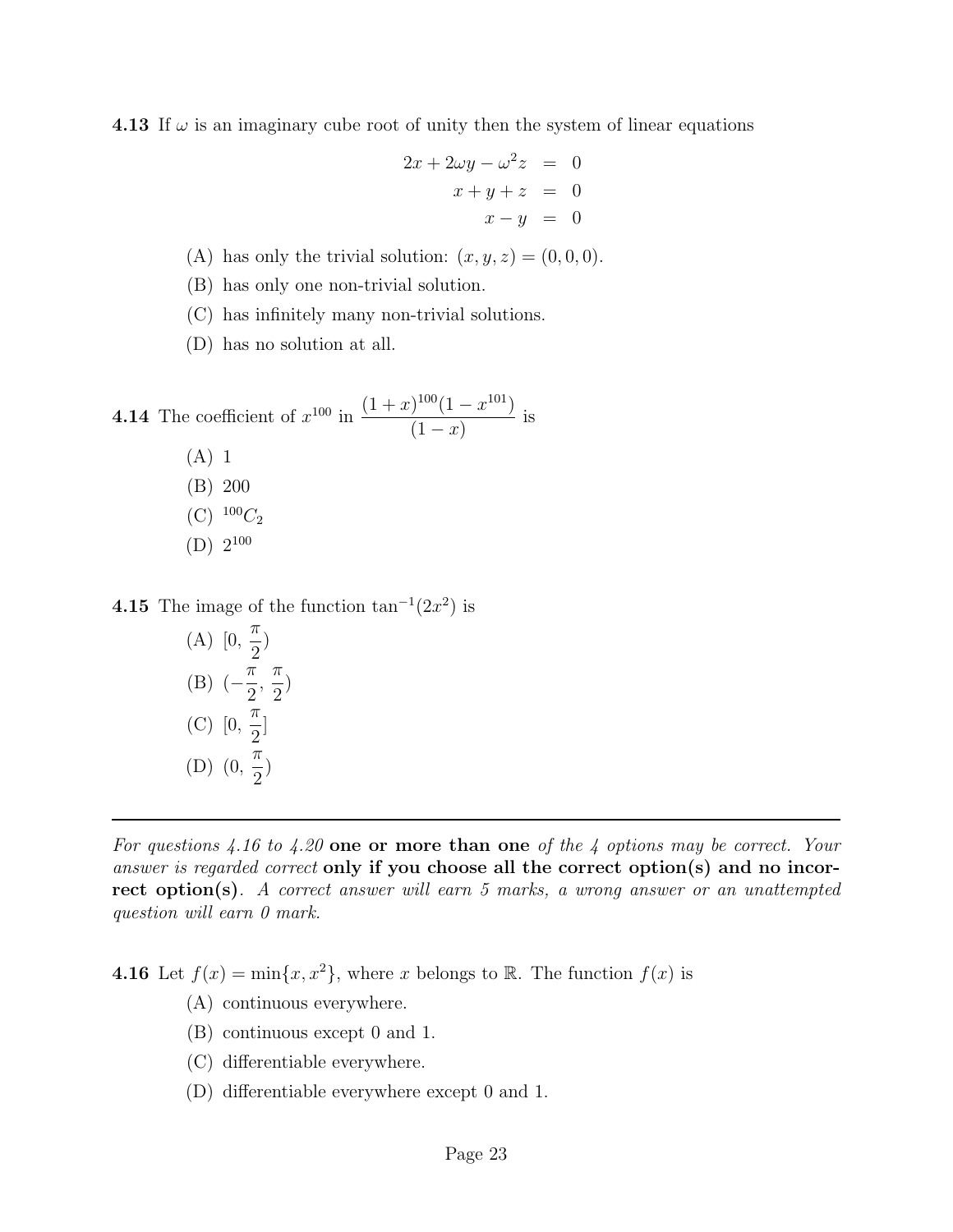- **4.17** Let  $f(x, y) = x^2 axy + y^2$  be a quadratic polynomial in real variables x, y, a being a real constant. Then
	- (A)  $f(x, y)$  is nonnegative for all real values of x and y, if  $-1 \le a \le 1$ .
	- (B) there are real values of a outside the interval  $[-1, 1]$  for which  $f(x, y)$  is again nonnegative for all real values of  $x$  and  $y$ .
	- (C) the graph of  $f(x, y) = 0$  is a single point in the xy-plane, when  $a = 1$ .
	- (D) the graph of  $f(x, y) = c$  is a circle, ellipse or a hyperbola but never a pair of lines for any given real numbers a and c, where c is positive.
- 4.18 Let  $ABC$  be an acute-angled triangle; L, M, N be the feet of perpendiculars respectively from A, B, C to the opposite sides; D, E, F be the midpoints of the sides  $BC$ , CA, AB respectively; and  $I_1$ ,  $I_2$   $I_3$  be the ex-centres of triangle ABC. Then
	- (A) the ortho-centre of triangle  $ABC$  is the in-centre of triangle  $LMN$ .
	- (B) The circum-centre of triangle  $ABC$  is the ortho-centre of triangle  $DEF$ .
	- (C) The in-centre of triangle ABC is the ortho-centre of triangle  $I_1I_2I_3$ .
	- (D) the centroid of triangle  $ABC$  is the centroid of triangle  $DEF$ .
- **4.19** Consider the second order ordinary differential equation:  $y'' y = 0$ . Then
	- (A) there is a non-zero solution of the equation which is bounded on R.
	- (B) any solution of this equation may be represented by  $y = ae^x + be^{-x}$ , where a and b are two suitable constants.
	- (C) any solution of this equation may also be represented by  $y = a \cosh x + be^{-x}$ , where a and b are two suitable constants.
	- (D) there are infinitely many solution curves  $y = ae^x + be^{-x}$ , passing through (0,0) in the xy-plane.
- **4.20** If  $v_1$ ,  $v_2$ ,  $v_3$  are unit vectors given by

$$
\mathbf{v_1} = a\mathbf{i} + b\mathbf{j} + c\mathbf{k}
$$
  
\n
$$
\mathbf{v_2} = b\mathbf{i} + c\mathbf{j} + a\mathbf{k}
$$
  
\n
$$
\mathbf{v_3} = c\mathbf{i} + a\mathbf{j} + b\mathbf{k},
$$

where a, b, c are nonnegative real numbers, and  $\mathbf{v}_{\alpha} \cdot \mathbf{v}_{\beta} = 0$ , for  $\alpha \neq \beta$ , then

- $(A)$   $|[\mathbf{v}_1, \mathbf{v}_2, \mathbf{v}_3]| = 1$
- (B)  $a + b + c = 1$
- (C)  $v_1 + v_2 + v_3 = 0$
- (D)  $\mathbf{v_1}, \mathbf{v_2}, \mathbf{v_3}$  are coplanar.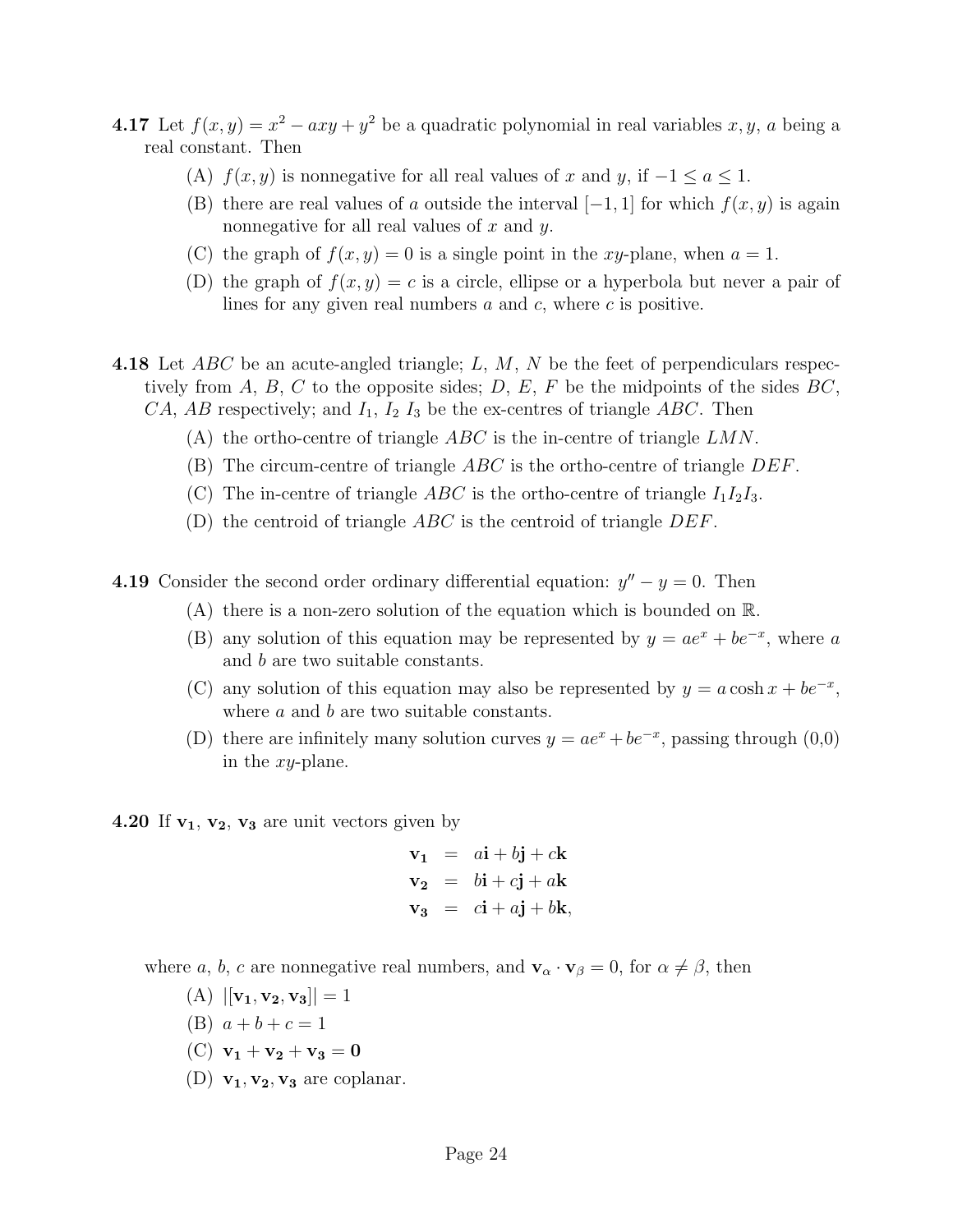# Section 5: PHYSICS

### Marks for Section 5: 70

This section contains 20 questions.

For questions 5.1 to 5.15 only one of the 4 options is correct. A correct answer will earn 3 marks, a wrong answer will earn  $(-1)$  mark, and an unattempted question will earn 0 mark.

- 5.1 A car of mass m, moving to the right, collides elastically with a truck of mass  $3m$  moving to the left with equal speed. The collision is head-on. After the collision
	- (A) the car comes to a stop and the truck moves to the right.
	- (B) both the car and the truck move to the left.
	- (C) both the car and the truck come to a stop.
	- (D) the truck comes to a stop and the car moves to the left.
- 5.2 A non-conducting sphere of radius R has a positive charge Q uniformly distributed over its entire volume. A smaller, concentric, spherical volume of radius  $r (r < R)$  is scooped out of the sphere. The magnitude of the electric field  $E$  at a point inside the body at a distance x from the centre  $(r < x < R)$  is  $(K = 1/(4\pi\epsilon_0) = \text{constant})$ :

(A) 
$$
\frac{KQ}{x^2}
$$
  
\n(B) 
$$
\frac{KQ}{x^2} \frac{r^3}{R^3}
$$
  
\n(C) 
$$
\frac{KQ}{x^2} \left(\frac{x^3 - r^3}{R^3}\right)
$$
  
\n(D) 0

- 5.3 Unpolarised light of intensity I falls on a polaroid. The emerging light is passed through another polaroid whose axis makes an angle of 30◦ with respect to the first one. The final emergent light has an intensity of
	- (A)  $3I/4$  (B)  $3I/8$  (C)  $I/8$  (D)  $I/2$
- 5.4 A parallel-plate capacitor is formed with plates of area A, and separation between the plates d. A second parallel-plate capacitor has plates of area A and separation  $d/2$ . The two capacitors are connected in series. The resultant capacitance is:
	- $(A) \frac{\epsilon_0 A}{\epsilon}$ d (B)  $2\frac{\epsilon_0 A}{l}$ d  $(C) \frac{3}{2}$ 2  $\epsilon_0 A$ d (D)  $\frac{2}{9}$ 3  $\epsilon_0 A$ d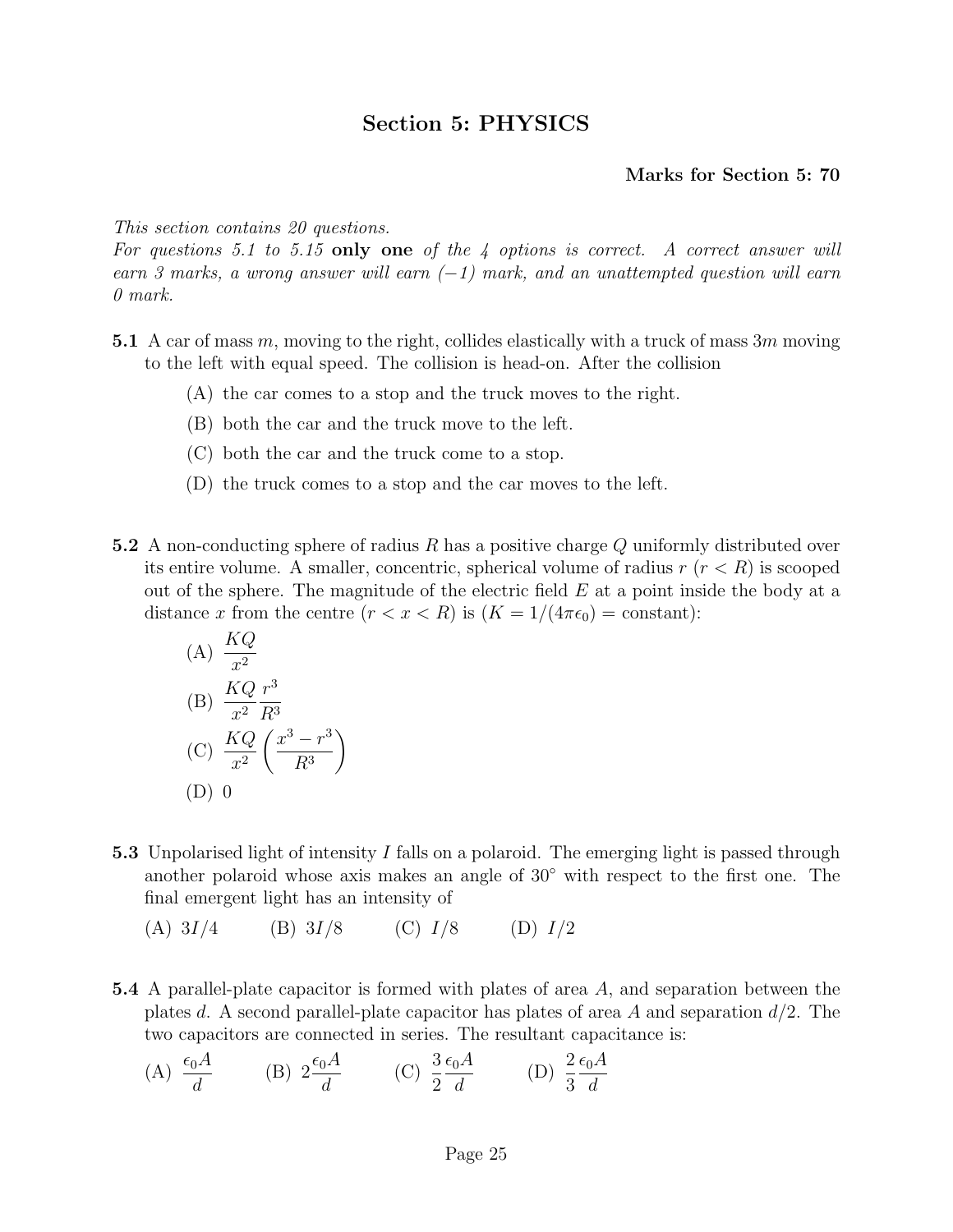- 5.5 We want to determine the value of Planck's constant,  $h$ , by doing an experiment using the photoelectric effect. This experiment is performed by varying both the frequency of the incident light as well as its intensity, and measuring both the voltage and the current. In order to calculate  $h$ , it would be best to plot
	- (A) current as a function of frequency.
	- (B) current as a function of intensity.
	- (C) stopping potential as a function of intensity.
	- (D) stopping potential as a function of frequency.
- **5.6** A block is placed on a rough inclined plane. The angle of the incline,  $\theta$ , is slowly increased, starting from the horizontal position. At a certain angle, the block starts to slide along the plane. The angle of the incline is increased further.



Consider the following graphs:



Which of the above graphs correctly depicts the variation of the frictional force,  $f$ , exerted by the plane on the block, as a function of  $\theta$ ? (Assume that the block does not topple.)

- (A) (I) (B) (II) (C) (III) (D) (IV)
- 5.7 In a repeat of one of Michael Faraday's classic experiments, a solenoid of length 10 cm with 200 turns and radius 1 cm is surrounded by another solenoid of the same length, but with 400 turns and radius 2 cm. The two solenoids are not in contact. A current is switched on through the inner solenoid. Suppose that the current increases at the rate of 100 A s<sup>-1</sup> during the switch-on. What is the emf induced in the outer solenoid? (Assume that a current carrying solenoid has no magnetic field outside it.)

(A) Zero (B) 31.6 mV (C) 126.4 mV (D) 316 mV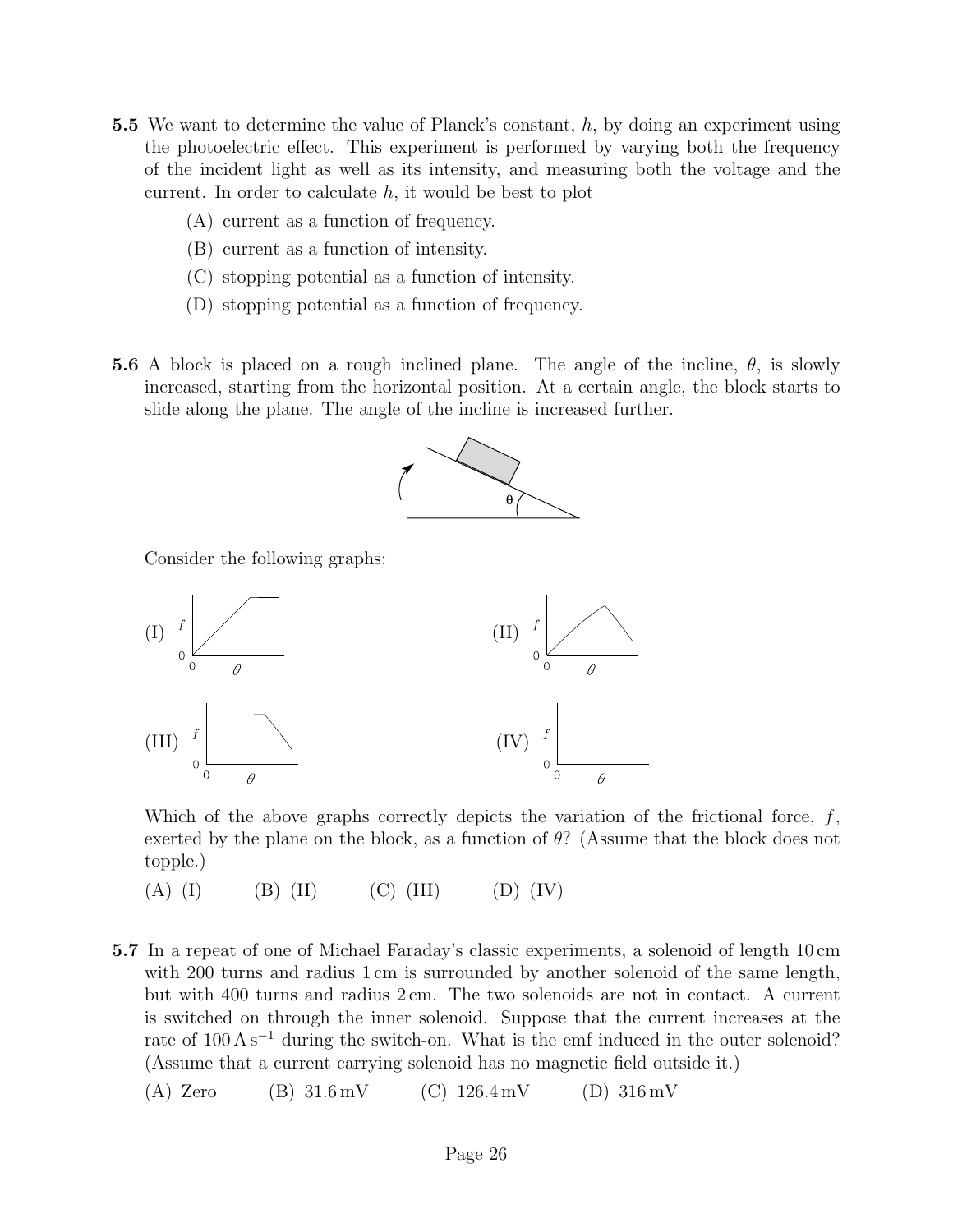- 5.8 A shaft is rotating at a speed of 4000 revolutions per minute. If the power expended in driving the shaft is 12 kW, the magnitude of the driving torque is:
	- (A)  $90/\pi N$  m (B)  $90 N$  m (C)  $180 N$  m (D)  $36/\pi N$  m
- **5.9** An ideal gas undergoes a cyclic process  $1 \rightarrow 2 \rightarrow 3 \rightarrow 4$  depicted on the P–V diagram, where the processes  $1\to 2$  and  $3\to 4$  are isobaric, and  $2\to 3$  and  $4\to 1$  are adiabatic.



Consider the following diagrams on the  $V-T$  plane.



The correct representation of the cycle is given by the graph

(A) (I) (B) (II) (C) (III) (D) (IV)

- 5.10 An astronomical telescope has an objective of focal length 100 cm and a diameter D. The eyepiece has a focal length of 2.5 cm and the eye is held close to the eyepiece for viewing. Let  $M_1$  be the magnifying power when the telescope is in normal adjustment (i.e., final image is at infinity), and  $M_2$  be the magnifying power when the final image is at the least distance of distinct vision (25 cm). Then
	- (A)  $M_1 = M_2$ .
	- (B)  $M_1$  is slightly greater than  $M_2$ .
	- (C)  $M_1$  is slightly less than  $M_2$ .
	- (D) The ratio  $M_1/M_2$  depends on D.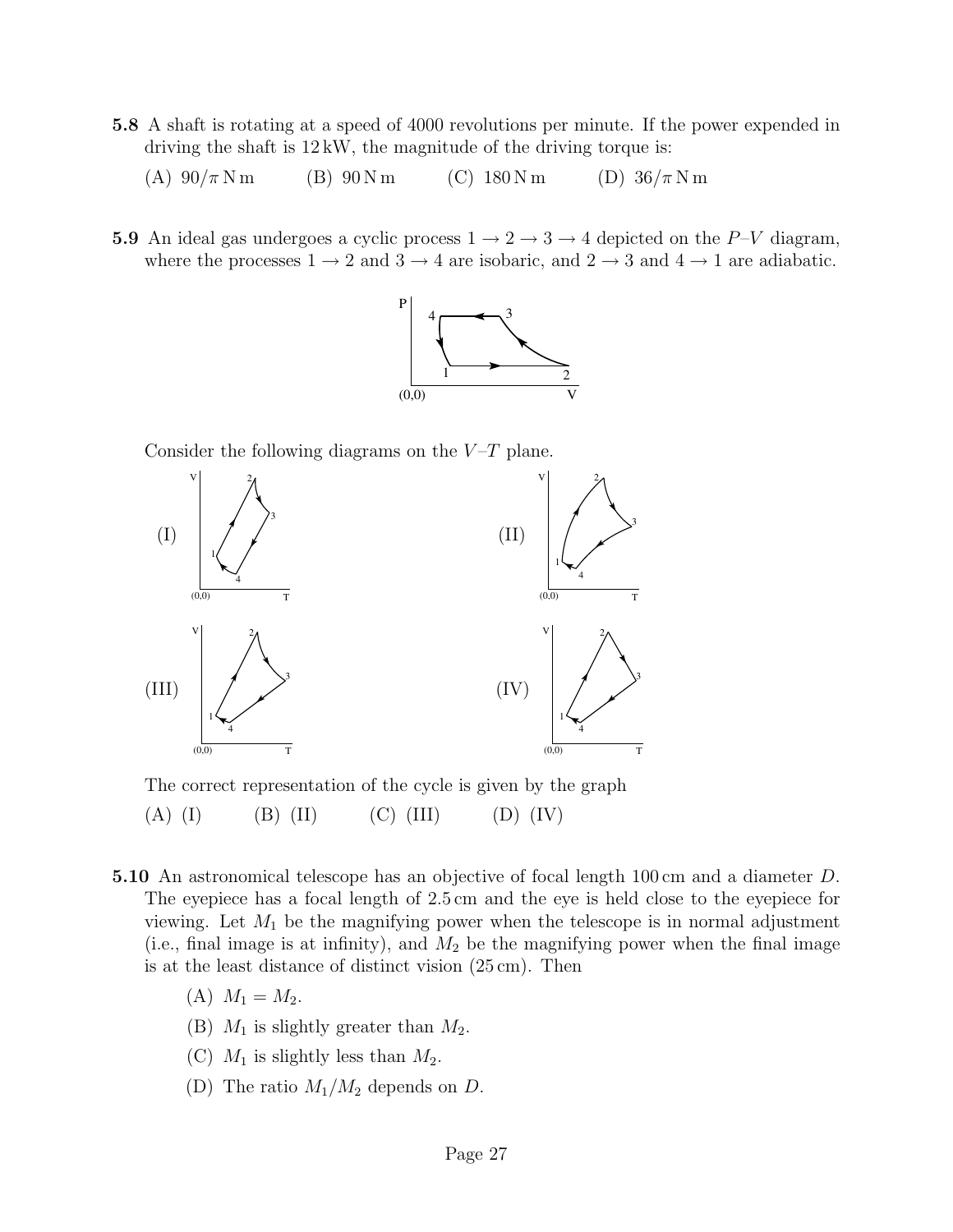- 5.11 The wall of a concert hall consists of a uniform brick wall of thickness 25 cm on the outside. On the inside, it is completely covered with a uniform wooden layer of thickness 5 cm. The thermal conductivities of brick and wood are, respectively,  $0.60 \text{ Wm}^{-1}\text{K}^{-1}$  and  $0.06\,\mathrm{Wm^{-1}K^{-1}}$ . The thermal conductivity of the composite wall of the hall is
	- $(A)$  0.51 Wm<sup>-1</sup>K<sup>-1</sup>
	- $(B)$  0.24 Wm<sup>-1</sup>K<sup>-1</sup>
	- $(C)$  0.33 Wm<sup>-1</sup>K<sup>-1</sup>
	- $(D)$  0.15 Wm<sup>-1</sup>K<sup>-1</sup>
- 5.12 Assume that the battery in your mobile phone can be treated as a simple capacitor that stores charge, and discharges when you use the phone. Suppose you start to charge a completely discharged phone and it takes 100 minutes to charge it to half its full capacity. How long more will you have to charge it to reach 3/4th its full capacity?
	- $(A)$  25 minutes (B) 50 minutes (C) 100 minutes (D) 200 minutes
- 5.13 In the tube shown below, the wider part has cross-sectional area A, and the narrower part has cross-sectional area  $A/3$ . When water inside the tube is at rest, the vertical manometers show the same height of water, as shown.



When water is made to flow steadily through the tube, the difference in heights of water in the two manometers is 40 cm. Neglecting viscosity effects, the speed of water flow in the narrower part of the tube is (taking  $g = 10 \,\mathrm{m\,s^{-2}}$ )

 $(A)$  1 m s<sup>-1</sup> (B)  $0.5 \,\mathrm{m\,s^{-1}}$  $(C) 2 \text{ m s}^{-1}$  (D)  $3 \text{ m s}^{-1}$ 

- 5.14 Electrons accelerated in an X-ray tube strike a nickel target  $(Z_{\text{Ni}} = 28)$  and come to rest. The resulting continuous X-ray spectrum has a minimum wavelength given by  $\lambda_{\min} = 3.0 \times 10^{-11}$  m. If the nickel target is replaced by a molybdenum target  $(Z_{\text{Mo}} = 42)$ , the minimum wavelength will be
	- (A)  $3.0 \times 10^{-11}$  m.
	- (B)  $2.0 \times 10^{-11}$  m.
	- (C)  $4.5 \times 10^{-11}$  m.
	- (D)  $6.8 \times 10^{-11}$  m.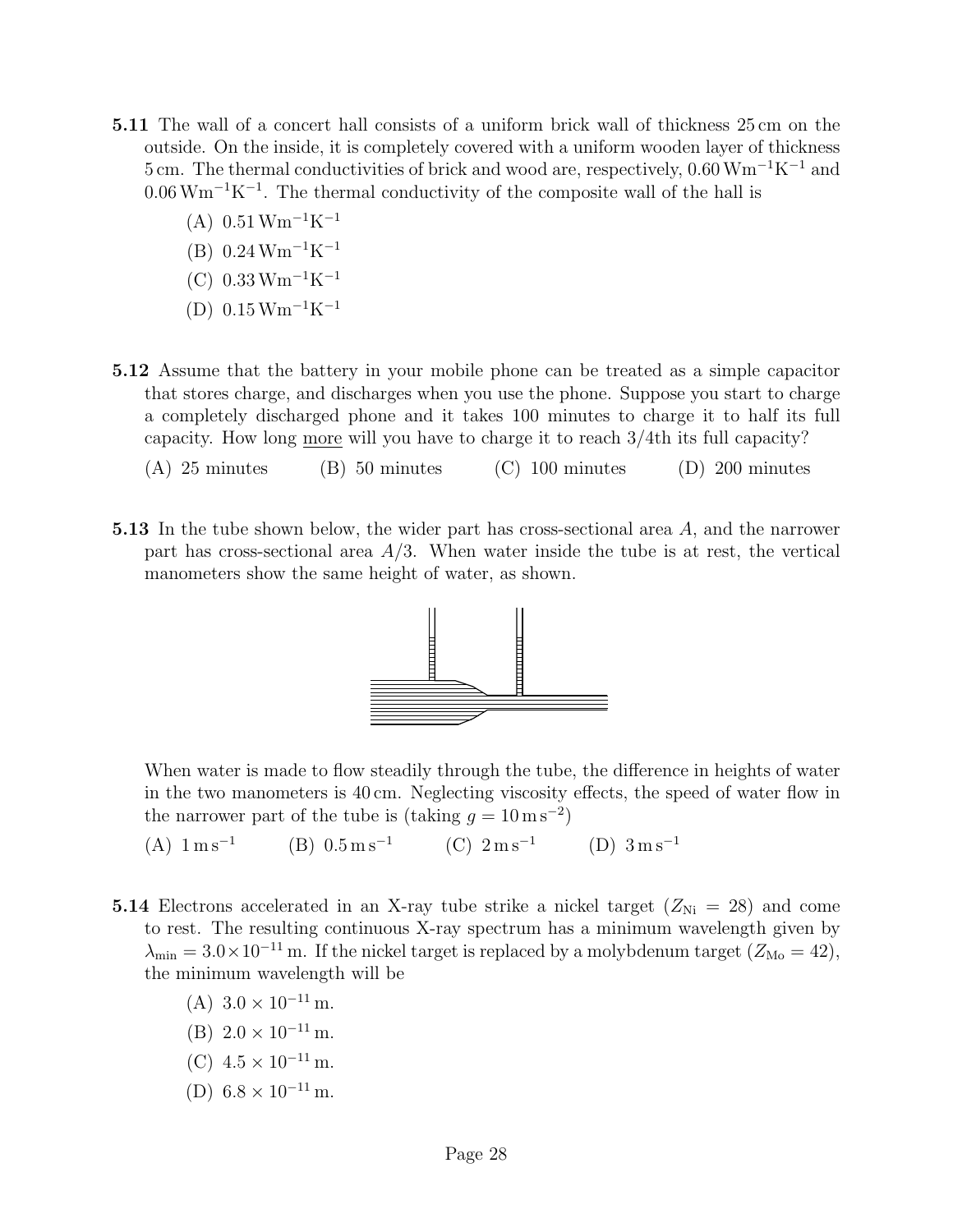- 5.15 An excited state of doubly ionised Lithium  $(Li^{2+})$  has an orbital radius that is about 1.33 times that of the ground state of hydrogen (H) (in Bohr's theory). The ratio of energy of the two states,  $E(\text{Li}^{2+})/E(\text{H})$ , is
	- $(A)$  2.25 (B) 4.5 (C) 1 (D) 9

For questions 5.16 to 5.20 one or more than one of the 4 options may be correct. Your answer is regarded correct only if you choose all the correct option(s) and no incorrect option(s). A correct answer will earn 5 marks, a wrong answer or an unattempted question will earn 0 mark.

- 5.16 A machine gun mounted on a stationary vehicle fires bullets at a fixed target at the speed of  $100 \,\mathrm{m\,s^{-1}}$ . The sound waves produced by the firing travel at the speed of  $330 \,\mathrm{m\,s}^{-1}$ . The vehicle now moves toward the target with a speed of  $20 \,\mathrm{m\,s}^{-1}$ . Which of the following statements is/are true?
	- (A) The fractional change in frequency  $(\delta \nu/\nu)$  of the sound of firing coming from the moving vehicle, as measured by a stationary ground observer, is approximately 2/33.
	- (B) For a stationary ground observer, the speed of sound from the moving vehicle is  $350 \,\mathrm{m\,s^{-1}}$  and that of the bullets is  $120 \,\mathrm{m\,s^{-1}}$ .
	- (C) An echo is heard when the sound waves are reflected by the target. For a ground observer stationed close to the target, the intensity of echo is more than the intensity of sound received directly from the machine gun.
	- (D) Suppose the vehicle now stops and the observer moves towards the vehicle at the speed of  $20 \,\mathrm{m\,s^{-1}}$ . In this case the moving observer will find the wavelength of the sound of firing to be the same as when both he and the vehicle were at rest.
- 5.17 A solid sphere and a solid cylinder, both of mass  $M$  and radius  $R$ , are released from rest at the same height on an inclined plane. Both roll down the plane without slipping. Which of the following statements is/are true?
	- (A) The moment of inertia of the rolling sphere is greater than the moment of inertia of the rolling cylinder.
	- (B) The frictional force on the cylinder is greater than that on the sphere.
	- (C) The sphere will reach the bottom before the cylinder.
	- (D) When the two objects reach the bottom, the speed of the cylinder will be greater than that of the sphere.